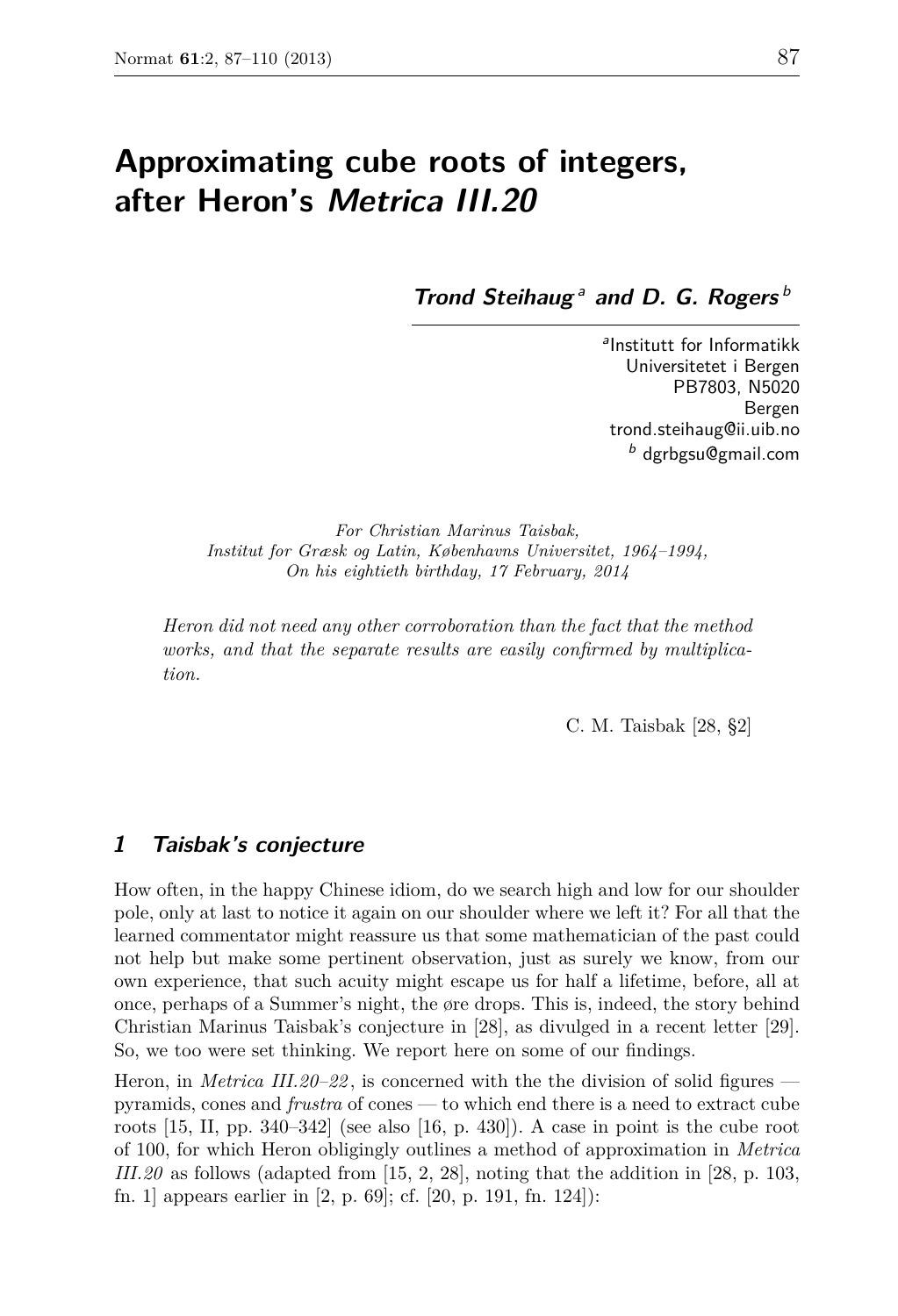*Take the cube numbers nearest 100 both above and below, namely 125 and 64. Then,* 125 − 100 = 25 *and* 100 − 64 = 36*. Multiply 25 by 4 and 36 by 5 to get 100 and 180; and then add to get 280. Divide 180 by 280, giving 9/14. Add this to the side of the smaller cube; this* gives  $4\frac{9}{14}$  as the cube root of 100 as nearly as possible.

It seems short, unobjectionable work to turn this descriptive algorithm into a general formula for approximating the cube root of some given integer *N*. We first locate *N* among the cubes of the integers:

$$
m^3 < N < (m+1)^3.
$$

Writing  $d_1 = N - m^3$  and  $d_2 = (m+1)^3 - N$ , Heron would then have us approximate the cube root of *N* by

(1) 
$$
m + \frac{(m+1)d_1}{(m+1)d_1 + md_2}.
$$

The text of *Metrica* as we have it today only came to light in the mid-1890s, with a scholarly edition [24] published in 1903. How little was known for sure about *Metrica* in the years immediately prior to this is suggested by [12]. Fragments were known by quotation in other sources and Eutocius, in a commentary on the works of Archimedes, reports that Heron used the same methods for square and cube roots as Archimedes. But clearly this does not have the same *cachet* as a text — and we still lack anything by Archimedes on finding cube roots. Gustave Wertheim (1843– 1902) proposed (1) in 1899 in [33], to be followed a few years latter by Gustaf Hjalmar Eneström (1852–1923) in [9] with an exact (if tautological) expression, given below in §5.2 as (22), for the cube root of *N* from which (1) follows on discarding cubes of positive terms less than unity. (Besides work in mathematics and statistics, Eneström had interests in the history of mathematics, as seen, for example, in his note [8] on rules of convergence in the 1700s: he is perhaps best remembered today for introducing the *Eneström index* to help identify the writings of Leonhard Euler (1707–1783); but, while there seems to be little written about him in English, the very first volume of *Nordisk Matematisk Tidskrift* carried a centenary profile [13].)

To be sure, other formulae might fit Heron's numerical instance in *Metrica III.20* : a nod is made to one in [18, pp. 137–138]:

(2) 
$$
m + \frac{d_1 \sqrt{d_2}}{N + d_1 \sqrt{d_2}}.
$$

At first sight, this gesture might seem *pro forma*, as it is conceded straightaway that  $(2)$ , when compared with  $(1)$ , is both less easy to justify and not so accurate for other values of *N*. But the record has not always been so clear-cut and it is (2), not (1), that we find on looking back to [30, pp. 62–63], where reference is made to an article [5] by Ernst Ludwig Wilhelm Maximilian Curtze (1837–1903) of 1897, along with [33, 9]. Both Curtze's tentative contribution (2) and another, similar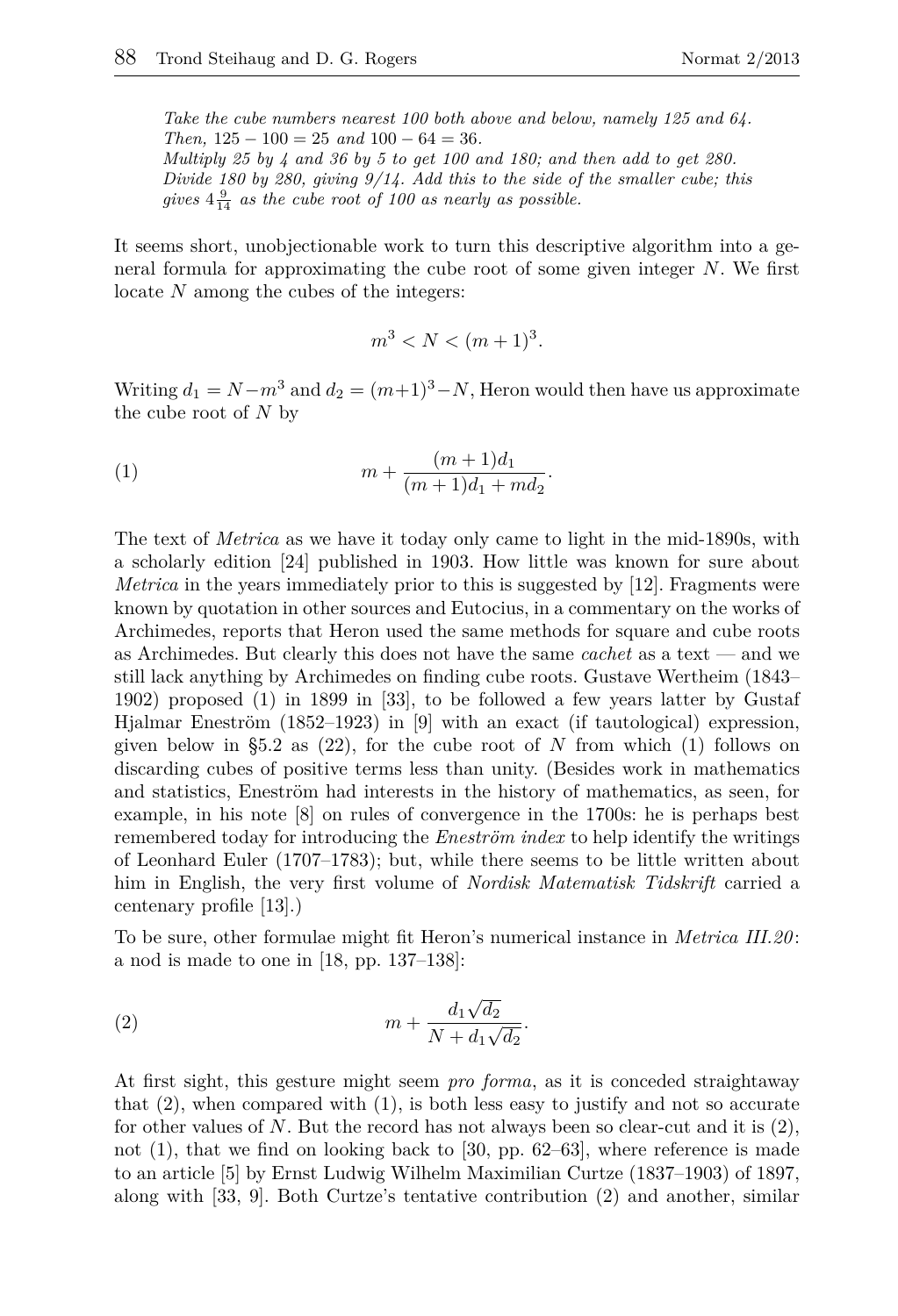formula,

(3) 
$$
m + \frac{(m+1)d_1}{N + (m+1)d_1},
$$

had, in fact, been compared adversely for accuracy with  $(1)$  in 1920 by Josiah Gilbart Smyly (1867–1948) in [26]; Smyly attributes to George Randolph Webb (1877–1929; Fellow, Trinity College, Dublin) an estimate that the error in (1) is of the order of  $1/m^2$  (see further §5.2, especially  $(33)$ ). For the record, we might note here that Smyly alludes to the work of Curtze, but not that of Wertheim or Eneström; on the other hand, Heath [15] cites them, but not Curtze or Smyly (truely the vagaries of citation are not easily explicable: in [25, p. 256, fn. 2], we find Smyly footnoted as *correcting* Curtze, only for (3), rather than (1), to be printed).

It is also worth observing that the effect of emendations is to move our understanding of the received text in favour of the most accurate candidate, namely (1). As it happens, in *Metrica III.22* , Heron needs the estimate of another cube root, that of 97050 according to [24], but in fact of  $97804\frac{4}{5}$ , as pointed out in [3, pp. 338–340]. The approximation taken is 46, which cubes to 97336, so is not too far off either way, suggesting that Heron did not allow himself to be blinded by science.

If the consensus on (1) is by now reasonably settled, there remains the question of how Heron might have come upon (1), as well as the somewhat different question of how (1) might be justified. A formal derivation of (1) might well fail to satisfy those who want some heuristic insight into the approximation; and Eneström may have lost sight of the simplicity of his identity  $(26)$  in the manner he derives it (see further §5.2). Taisbak strikes out on his own account in [28] from the constancy of the third difference of the sequence of cubes of integers and builds up to the observation that the gradient of the chord between *m* − 1 and *m* is to the gradient of the chord between *m* and  $m + 1$  approximately as  $m - 1$  :  $m + 1$ . In effect, Taisbak sums up his thinking with a question [28, §3]: "*Did the Ancients know and use sequences of differences?*"

As far as Taisbak's mathematics goes, a rather similar argument was advanced some thirty years ago by Henry Graham Flegg (1924– ) in a book [11, p. 137] (pleasingly enough it was reissued in 2013). Others have been here, too: Oskar Becker (1889– 1964) in [2, pp. 69–71] in 1957; Evert Marie Bruins (1909-1990) in [3, p. 336] in 1964; Wilbur Richard Knorr (1945–1997) in [20, pp. 191–194] in 1986. It has also been noted how (1) can be adapted for iterative use, although the accuracy of (1), as remarked on by Smyly, coupled with the opportunity for rescaling it provides, might make iteration otiose (cf. §5.4). But, in fairness, it might be remarked that the main difference between these writers and Eneström is that their approximative sleight of hand takes good care to wipe away small terms as they go, rather than in one fell swoop at the end (we return to these comparisons in §5.2).

Our concerns are rather different. For a start, might there be more to discern in the numerical instance Heron presents in *Metrica*? This prompts two further questions. Why is no comparison made with the more straightforward cube root bounds (as in  $(6)$  and  $(7)$ ) analogous to those (as in  $(14)$  and  $(15)$ ) seemingly in common use by Archimedes, Heron and others for square roots? And, why do we not hear anything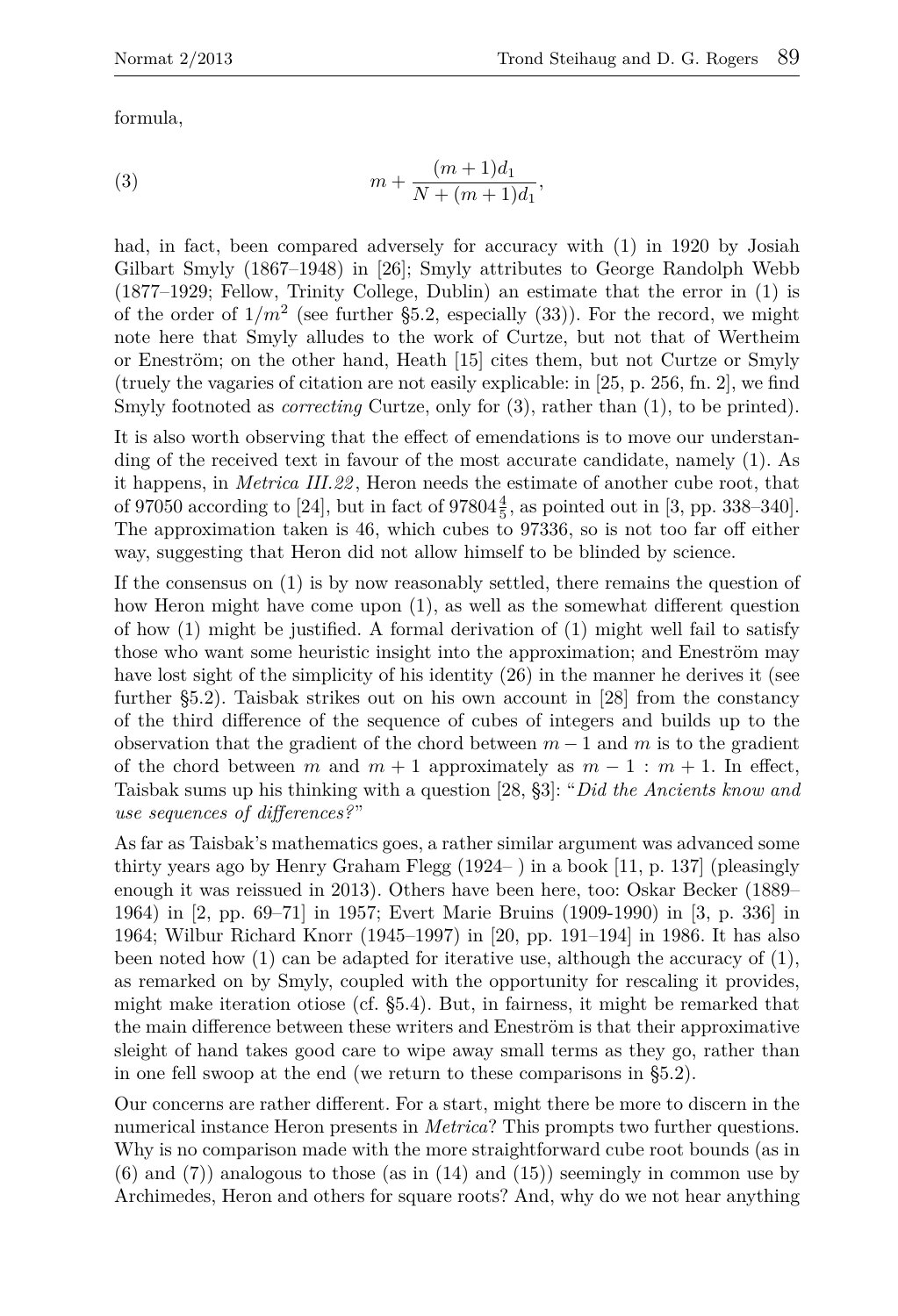like (1) in regard to square roots? Then, again, might there not be more to say about (1) itself?

Our concerns in these regards are mathematical, not historical. Perforce, we respect Taisbak's stricture, as endorsed by Unguru [31], that we adopt as our epigraph. Truly, the proof of the pudding is in the eating; and if, perhaps like Eutocius commenting on the works of Archimedes, you have nothing more imaginative to offer, arithmetical confirmation remains a safe recourse, if not always a sure one (cf. [21, pp. 522, 540]). But we suspect that, if anything, others before us may have been too abashed to descend our level of *naiveté*. Our excuse, if one is needed, is that, even at this level, there is still much with which to be usefully engaged.

# **2 Heron's example**

The difference between successive cubes is

(4) 
$$
(m+1)^3 - m^3 = 3m^2 + 3m + 1.
$$

More generally, we may picture the difference between cubes by cutting up the larger cube into smaller cube with various other slabs and blocks, a three-dimensional analogue of the pictures we might draw for the difference of two squares, perhaps as an *aide mémoire* to our reading of Euclid's *Elements II* (one traditional mode of visualising the cube of a binomial expression is shown in Fig. 1; an alternative dissection appears in Fig. 3 in conjunction with (16)).

Thus, as  $d_1 = N - m^3$  and  $d_2 = (m+1)^3 - N$  sum to this difference, we can ensure some cancellation in working with (1) if we arrange to take  $d_1$  to be  $k(m+1)+1$  for some *k* with  $0 \leq k \leq 3m$ . Perhaps Heron had something of this in mind in taking an example in which  $d_1 = (2m - 1)(m + 1) + 1 = m(2m + 1)$  and  $d_2 = (m + 1)^2$ for  $m = 4$ . At all events, generalising Heron's example in this way, we obtain from (1) a bound on the cube root of  $N = m^3 + m(2m + 1) = m(m + 1)^3 - (m + 1)^2$ :

(5) 
$$
m + \frac{2m+1}{3m+2} = m+1 - \frac{m+1}{3m+2}.
$$

It is a simple matter of verification to check that this is an *upper* bound.

But not only is this pleasing in itself, the form of these expressions suggests invites? — a comparison with the upper bounds obtained more straightforwardly from binomial expressions analogous to those familiar for square roots (as in (14) and (15)), of which Gerolamo Cardono (1501–1576) made celebrated use in *Practica Arithmetice* (1539) [22, §2.4] (but cf. also (20)). Thus, for  $N = m^3 + d_1$ , the cube root is bounded above by

$$
(6) \t\t\t m + \frac{d_1}{3m^2},
$$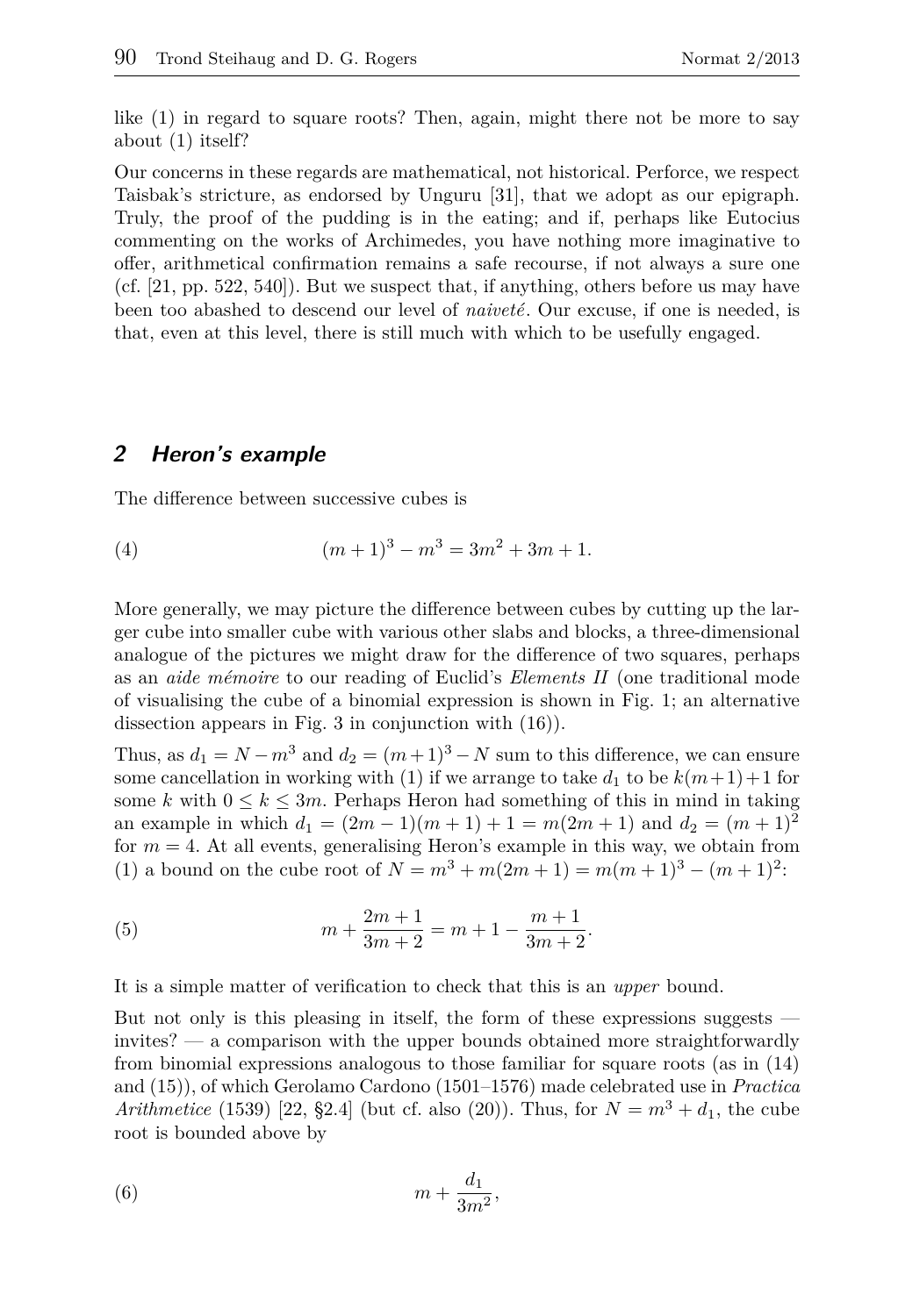

erated on 2012-05-04 06:41 die 2012-05-04 06:41 GMT / http://www.satisfaction.com<br>Suite of 2027/ucm. Figur 1: Picture of a cubed binomial from *Arithmetica Integra* (1544)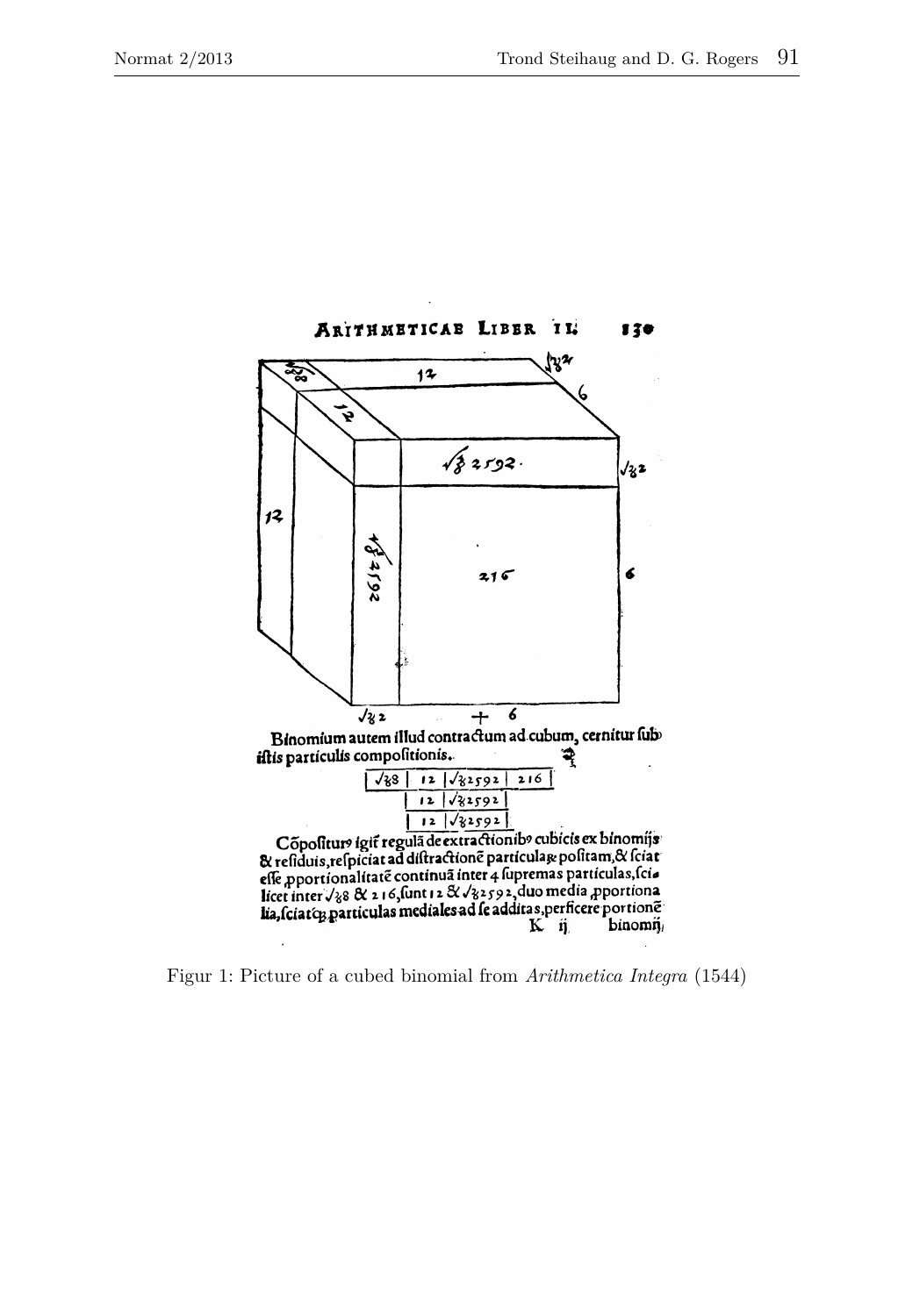while for  $N = (m + 1)^3 - d_2$ , the cube root is bounded above by

(7) 
$$
m+1-\frac{d_2}{3(m+1)^2}.
$$

So, in generalising Heron's example, we have hit on a case where the upper bounds in (6) and (7) also come out rather neatly:

$$
m + \frac{2m+1}{3m}
$$
;  $m+1-\frac{1}{3}$ .

Of course, the former is not so good as the latter, reflecting the closer proximity of *this N* to  $(m+1)^3$  than to  $m^3$ . Rather more strikingly neither of these bounds is as good as that in  $(5)$  obtained from  $(1)$ ; indeed,

$$
\frac{2m+1}{3m+2} < \frac{2}{3} < \frac{2m+1}{3m}.
$$

It is possible to squeeze (6) further by increasing the denominator in the fraction, and some writers in Arabic in the early 1000s worked with  $3m^2 + 1$  in place of  $3m^2$ (cf. [22, §3.2]. But this still does not give an improvement over (5).

Whether or not Heron may have indulged himself in such exercises, a few numerical instances like this would surely convey to any impressionable mind that (1) cannot be completely without merit. Trouble might spring more from the opposite corner, not to run away with too favourable an endorsement based *only* on evidence of this sort. However, as we show in §5.3, an approximate construction of two mean proportionals examined by Pappus early in *Synagogue III* allows us to improve on (5), indicating that it is by no means the best the Greeks could have done, had they put their minds to it.

### **3 Square roots**

#### **3.1 Elementary theory of proportions**

When we look at the formulation of (1), it would seem that it is a recipe we could write down for other functions besides cubes and cube roots; and, if for cubes and cube roots, why not before that for squares and square roots? In fact, we might recognize (1) in the setting of the elementary theory of proportions that was wellarticulated by the Greeks. For, given  $a/b > c/d > 0$ , an early result in that theory gives

$$
\frac{c}{d} < \frac{a+c}{b+d} < \frac{a}{b},
$$

and, more generally, for weights *w*<sup>1</sup> and *w*2,

(8) 
$$
\frac{c}{d} < \frac{aw_1 + cw_2}{bw_1 + dw_2} < \frac{a}{b}.
$$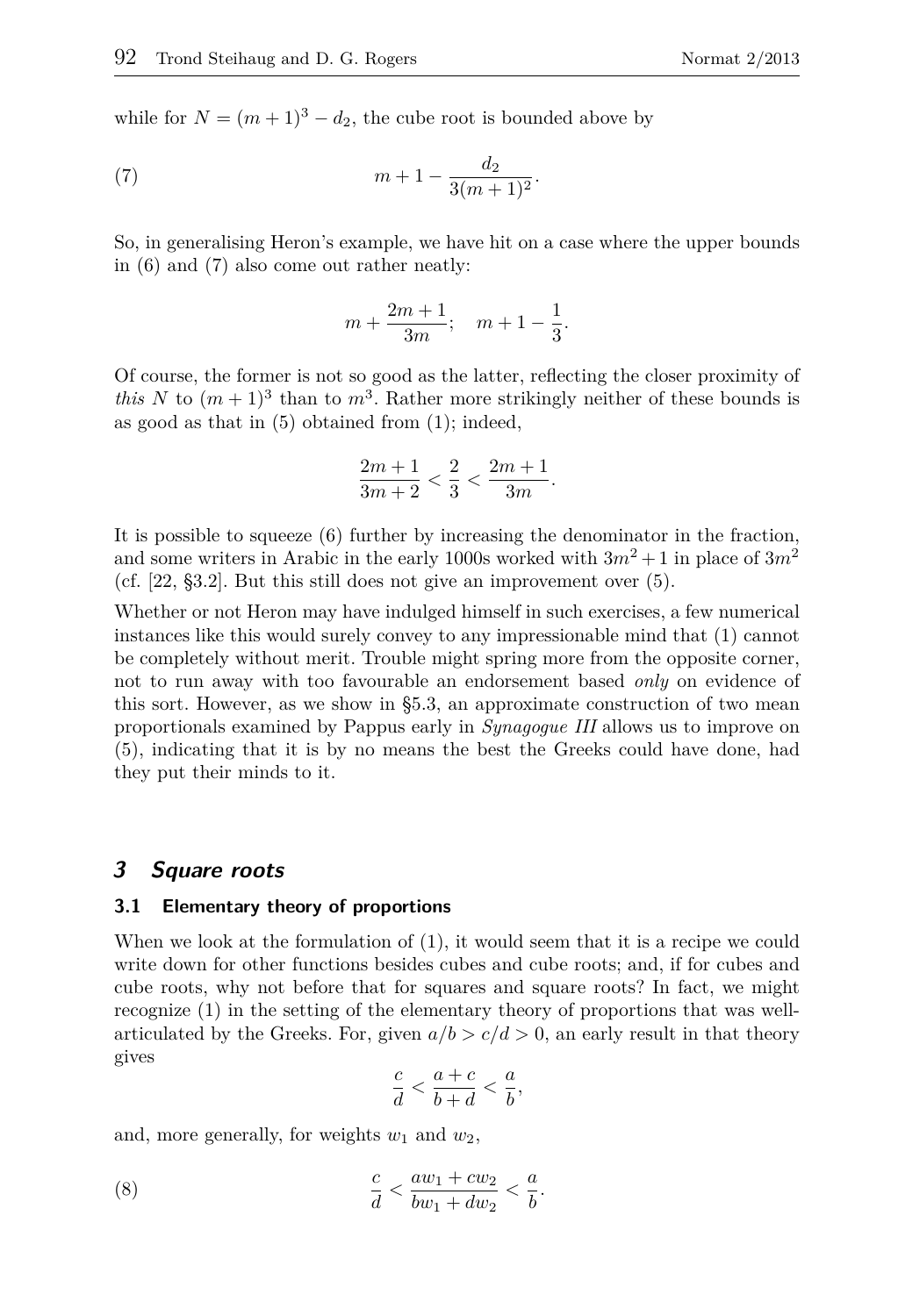In particular (cf. (11), (13), (22) and (26))

(9) 
$$
m = \frac{m^2}{m} < \frac{(m+1)^2 w_1 + m^2 w_1}{(m+1)w_1 + mw_2} < \frac{(m+1)^2}{m+1} = m+1,
$$

where the central expression can then be rewritten as  $(cf. (1))$ 

$$
\frac{(m+1)^2w_1 + m^2w_1}{(m+1)w_1 + mw_2} = m + \frac{(m+1)w_1}{(m+1)w_1 + mw_2}.
$$

This is pudding that anyone can eat, but it might not always satisfy Winston Churchill's demand that pudding have a *theme*. For, how to explain the choice of weights for different functions?

#### **3.2 Curves and chords**



Figur 2: Approximating square roots from below

For any increasingly increasing function, such as squaring or cubing, chords lie above the curve, so a particular height *N* will be encountered on the chord before it is encountered on the curve, giving a simple means of finding a lower bound on the ordinate for which  $N$  is attained, after the manner of solution traditionally known as "*double false position*" (a brief introduction to the history of which is recently to hand in [17]). Let us illustrate the thinking here rather naively in the case of squares. So, suppose now that we are given *N*, with

$$
m^2 < N < (m+1)^2
$$

and we are interested in the square root  $n =$ √ *N*. Then we expect that the gradient of the chord between *m* and *n*, that is,  $d_1/(n-m)$ , to be less than the gradient of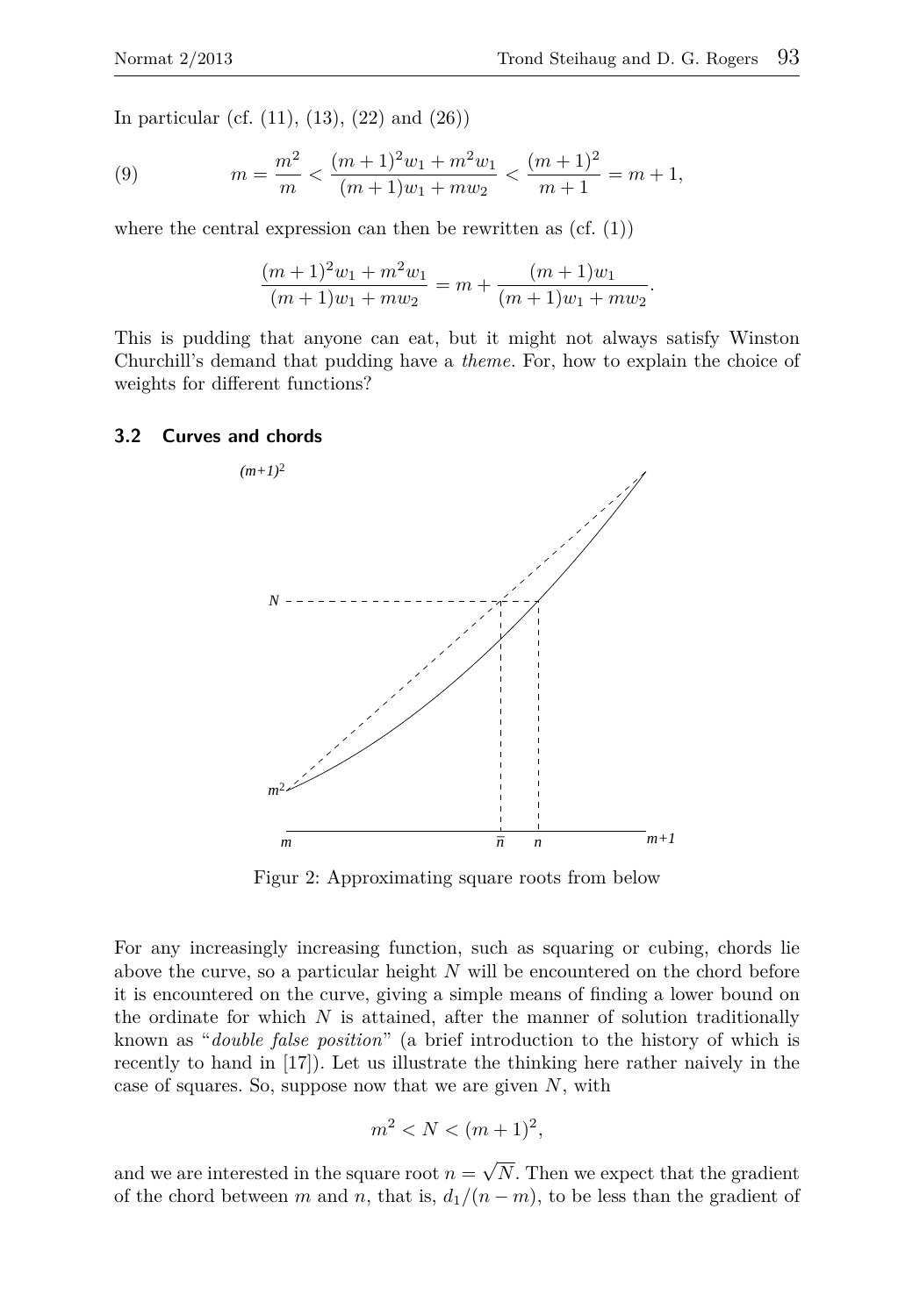the chord going on from *n* to  $m + 1$ , that is,  $d_2/(n + 1 - m)$ , where for our present purposes in this section we write  $d_1 = n^2 - m^2$  and  $d_2 = (m+1)^2 - n^2$  in analogy with the notation for (1). But, if

(10) 
$$
\frac{d_1}{n-m} < \frac{d_2}{m+1-n},
$$

then it follows that, for  $0 \leq d_1 \leq 2m+1$ ,

(11) 
$$
n > \frac{(m+1)d_1 + md_2}{d_1 + d_2} = m + \frac{d_1}{2m+1}.
$$

Equality would hold here if the two gradients were equal, in which case the common value would be the gradient of the chord from  $m$  to  $m + 1$ , confirming that this lower bound on *n* is the ordinate  $\bar{n}$  at which *N* is attained on this chord (as in Fig. 2).

Of course, in this case,  $d_1$  and  $d_2$  are just differences of squares,

$$
d_1 = n^2 - m^2 = (n - m)(n + m); \quad d_2 = (m + 1)^2 - n^2 = (m + 1 - n)(m + 1 + n),
$$

so

$$
\frac{d_1}{n-m} = n+m; \quad \frac{d_2}{m+1-n} = m+1+n.
$$

Hence, (10) holds trivially:

$$
n+m
$$

But, looking at this last inequality, we see that it is readily reversed by judicious counterpoised weighting, mutiplying the left-hand side by  $m+1$  and the right hand side by *m*:

$$
(m+1)(n+m) > m(m+1+n).
$$

So, in addition to (10), we also have

(12) 
$$
\frac{(m+1)d_1}{n-m} > \frac{md_2}{m+1-n}
$$

from which we deduce in turn the upper bound

(13) 
$$
n < \frac{(m+1)^2d_1 + m^2d_2}{(m+1)d_1 + md_2} = m + \frac{(m+1)d_1}{(m+1)d_1 + md_2},
$$

thereby providing easy confirmation that the analogue of (1) for square roots. But the algebra here is such that conversely, if a upper bound of the form (13) holds, then the weighted gradients stand as in  $(12)$ , a point to bear in mind when considering (1).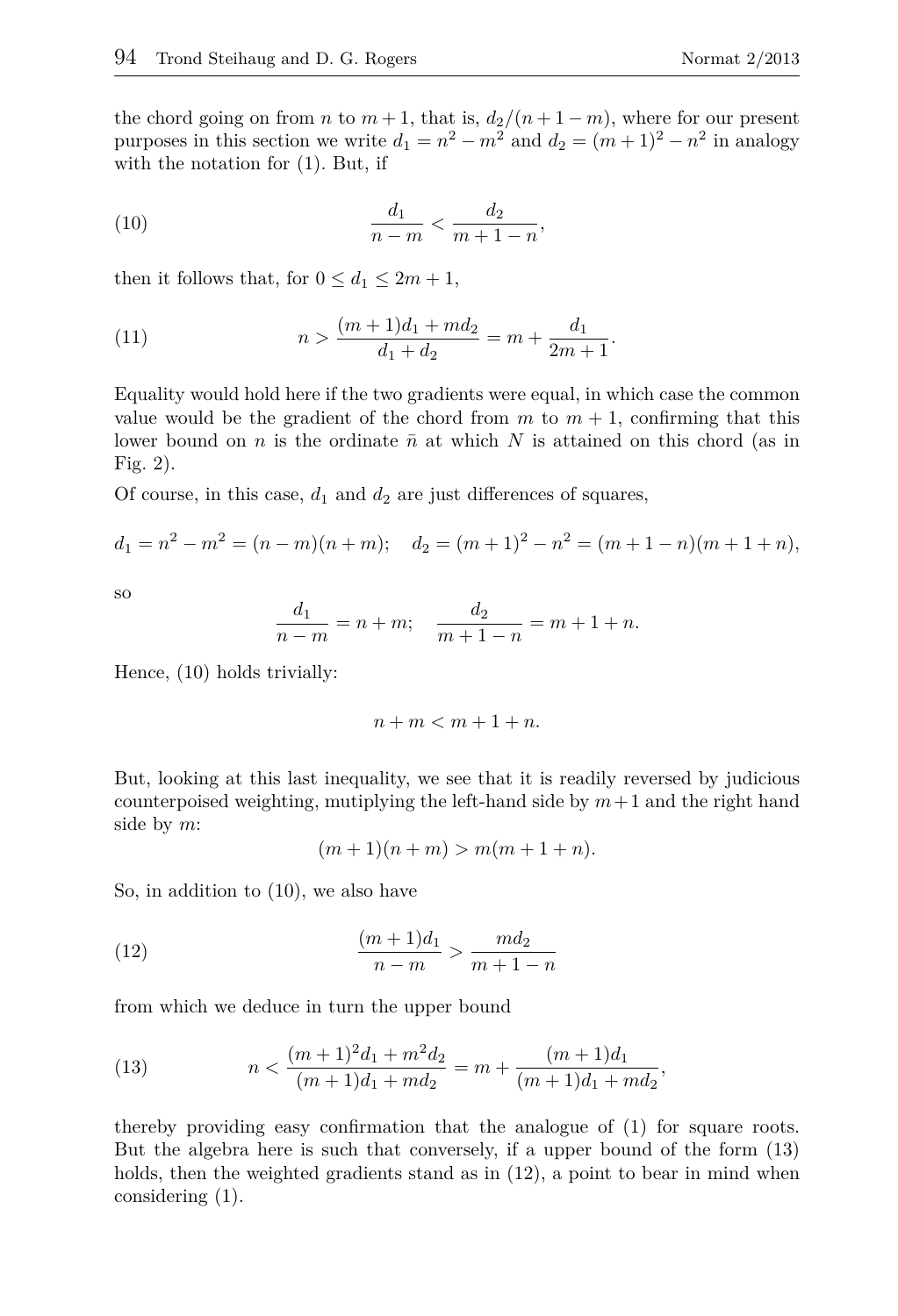#### **3.3 Square root bounds**

However, the sad fact of the matter is that (13) is not much help because we already do better with one or other of the standard upper bounds for square roots obtained from binomial expressions that complement the lower bound (11); the implicit use of all the bounds (11), (14) and (15) in antiquity is examined *in extenso* in [14, pp. lxxvii–xcix] (cf. [12, pp. 53–57]). We recall that, for  $N = m^2 + d_1$ ,

(14) 
$$
n = \sqrt{N} < m + \frac{d_1}{2m}
$$

while, for  $N = (m+1)^2 - d_2$ ,

(15) 
$$
n = \sqrt{N} < m + 1 - \frac{d_2}{2(m+1)}.
$$

We work with (14) for  $0 < d_1 \leq m$ , switching to (15) for  $0 < d_2 \leq m + 1$ .

Notice that (14) and (15) also follow from the iterative scheme that Heron sketches by example for  $N = 720$  in *Metrica 1.8*:

$$
m_1 = \frac{1}{2} \left( \frac{N}{m_0} + m_0 \right),
$$

with  $m_0 = m$  for (14) and  $m_0 = m + 1$  for (15). Whether Heron recognised (15) explicitly depends in large part on what inference can be drawn from the way fractions are recorded (cf. [15, II, p. 326]). There are other puzzles in relation to Heronian iteration. For instance, samplings in [14, p. lxxxii] and [7, p. 6] of to Heronian iteration. For instance, samplings in [14, p. ixxxii] and [*i*, p. b] of estimates used by Heron for square roots includes that for  $\sqrt{75}$  as  $8\frac{11}{16}$  (cf. (14)), rather than  $8\frac{2}{3}$  (cf. (15); and see further [3, pp. 10–11]), which is simpler, as well as more accurate; and a further example is raised in §5.4.

Now, in these ranges for  $d_1$  and  $d_2$  for (14) and (15),

$$
(m+1)d_1 + md_2 \le 2m(m+1),
$$

with equality if and only if  $d_1 = m$  and  $d_2 = m + 1$ . Hence (13) is only as good as (14) or (15) in the case where  $d_1 = m$  and  $d_2 = m + 1$ , when all three bounds come out the same, namely  $m + \frac{1}{2}$  (but see §5.4 for a reprieve of sorts for (9)). This points up the altered situation for cube roots, where the evidence of the previous section shows that  $(1)$  does better than  $(4)$  and  $(5)$ , at least in a family of instances generalizing Heron's example in *Metrica III.20* . Clearly, we need to examine how the arguments leading to (11) and (3) for square roots go over to cube roots, especially as it is the innocent use of counterpoised weighting in shifting from (10) to (12) that lies at the heart of Taisbak's musings in [28].

#### **3.4 Mellema's formula for quadratics**

But before leaving this discussion of square roots it may be instructive in comparison with the derivation of Eneström's identity (26) to take a brief look at a formula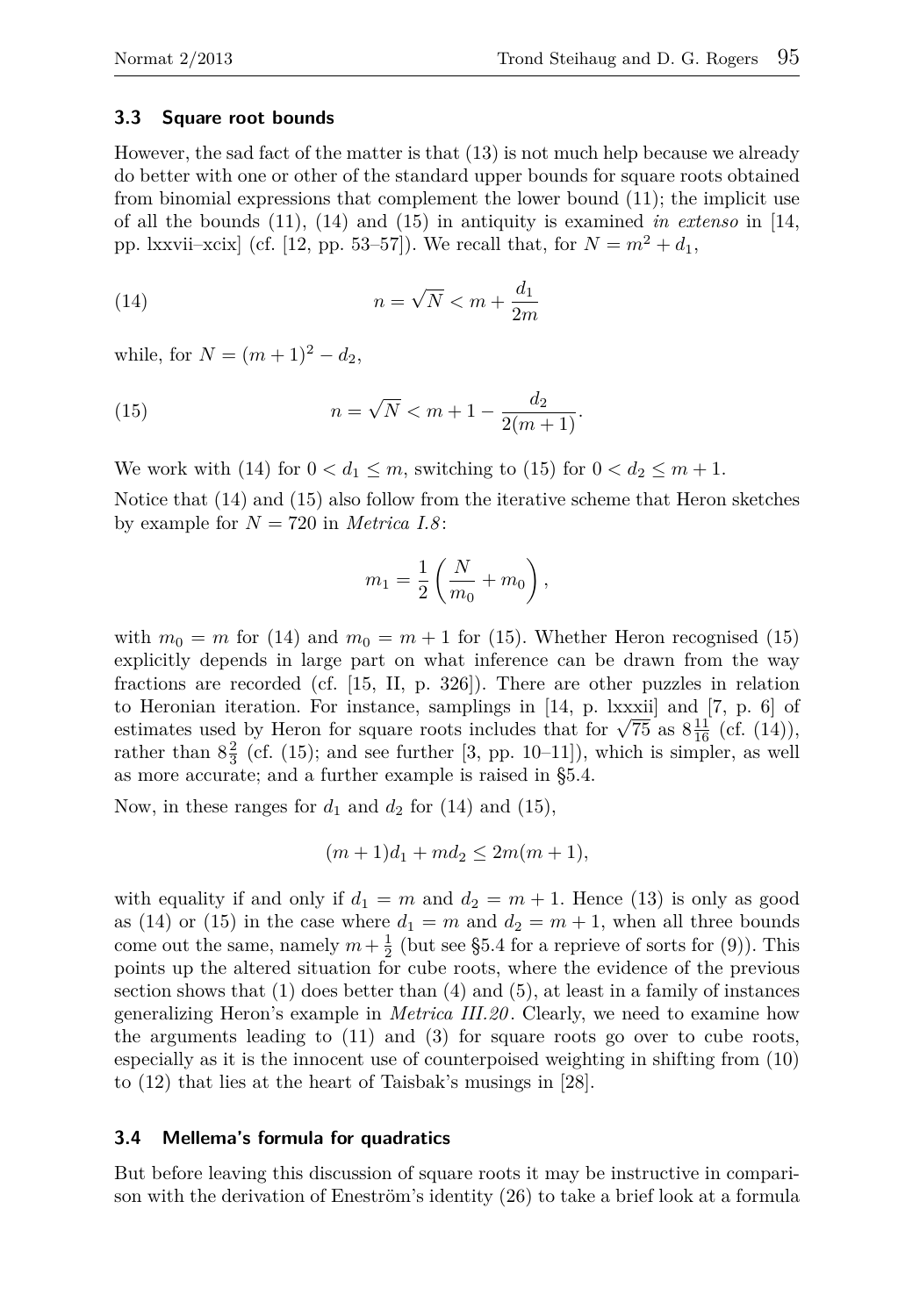developed by Elcie Edouard Leon Mellema (1544–1622) as a *baroque* example of the method of false position (cf. [17]). Suppose that a function  $f(x)$  has a root at *n* with  $a < n < b$ , then, trivially,

$$
(f(n) - f(a))f(b) = (f(n) - f(b))f(a).
$$

However, in the case of a quadratic function where the square has been completed, that is, where

$$
f(x) = (x+p)^2 - q,
$$

rearranging this equation to make  $(n+p)^2$  the subject yields Mellema's formula:

$$
(n+p)^{2} = \frac{(a+p)^{2} f(b) - (b+p)^{2} f(a)}{f(b) - f(a)}.
$$

In contrast with (26), from which (1) follows as an approximation, the best that can be said of Mellema's formula is that it is a trick on him, if not also on any who might be taken in by it, as it just recomputes  $q$ , which we might suppose would be known more swiftly on completing the square in the quadratic.

### **4 Cube roots**

So, let us now return to cube roots and our initial supposition that we are given *N*, with

$$
m^3 < N < (m+1)^3
$$

and write

$$
d_1 = N - m^3; \quad d_2 = (m+1)^3 - N.
$$

If *n* is the cube root of *N*, so  $n^3 = N$ , then, possibly calling to mind Heron's account of *frustra* of pyramids and cones in *Metrica II.6, 9* (cf. [15, II, pp. 332–334]; that the formulae Heron provides were not always used with sufficient care is suggested in [27, pp. 107–108]),

(16) 
$$
d_1 = n^3 - m^3 = (n - m)(n^2 + nm + m^2),
$$

so that

(17) 
$$
\frac{d_1}{n-m} = n^2 + nm + m^2.
$$

Similarly

(18) 
$$
\frac{d_2}{m+1-n} = (m+1)^2 + (m+1)n + n^2.
$$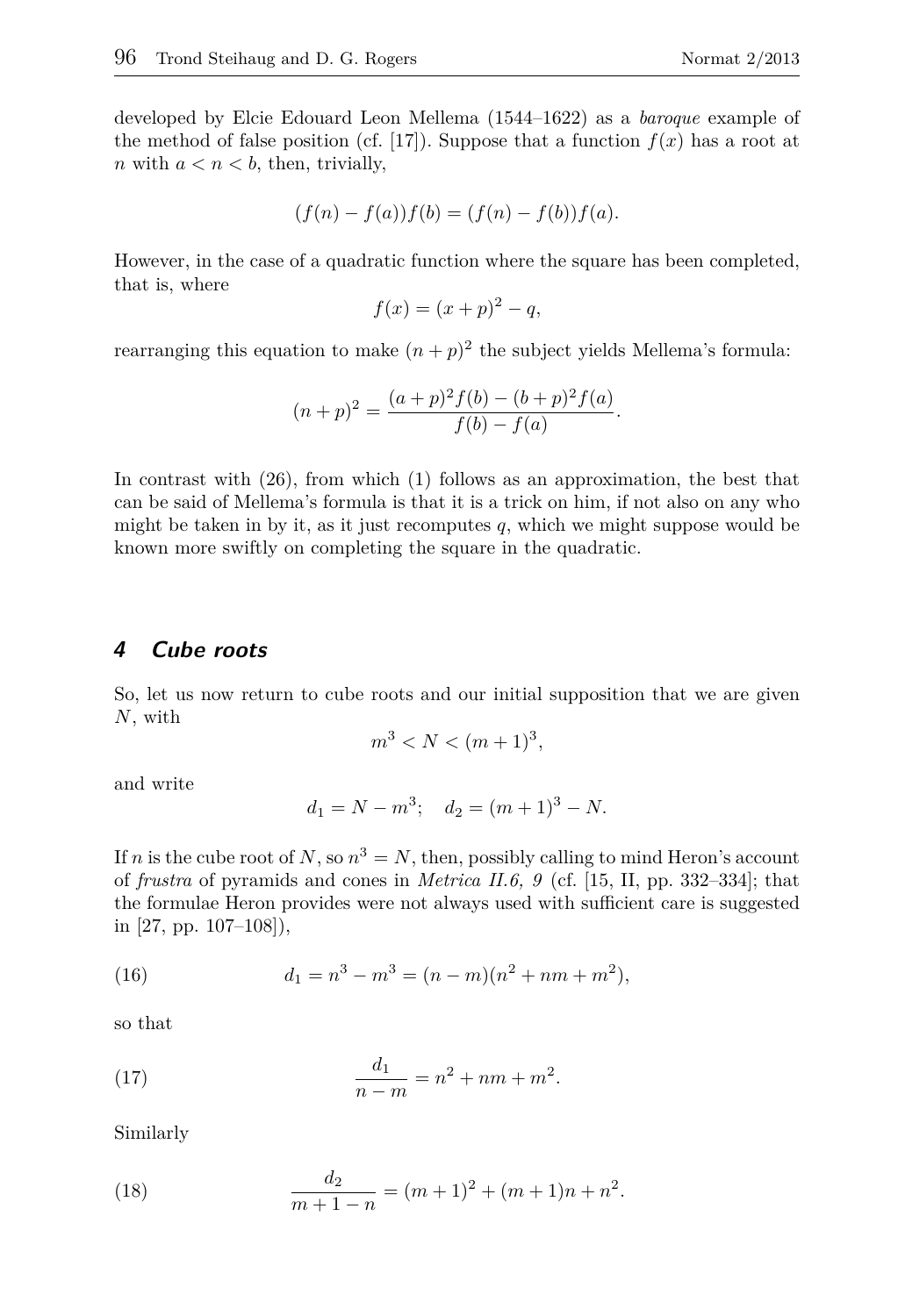

Figur 3: Difference of cubes dissected according to (16)

It follows that, on the lines of (10), we have

(19) 
$$
\frac{d_2}{m+1-n} - \frac{d_1}{n-m} = 2m+n+1 > 0,
$$

from which we deduce, in perfect analogy with (11), the lower bound

(20) 
$$
m_l = \frac{(m+1)d_1 + md_2}{d_1 + d_2} = m + \frac{d_1}{3m(m+1) + 1},
$$

and then, iterating the argument, the further refined lower bound

$$
m_l + \frac{N - m_l^3}{3m_l(m+1) + (m+1 - m_l)^2}.
$$

By way of illustration, in Heron's example with  $N = 100$ , neither the the lower bound  $m_l = 4\frac{36}{61}$  obtained from (20) nor the refined one, which involves much heavier computation, are as close to the cube root of 100 as Heron's upper bound  $4\frac{9}{14}$ . Yet, as a matter of historical record, Leonardo Pisano (Fibonacci; 1170?– 1250?), in *Liber Abaci* (1202) [22, §2.3] and again in *De Practica Geometrie* (1223) [19, pp. 260–262], approximates cube roots by means of (20), sometimes in sequence with its improvement, knowing to ignore the term  $(m+1-m_l)^2$  in the denominator of the fraction in the latter and even the analogous 1 in the denominator of the last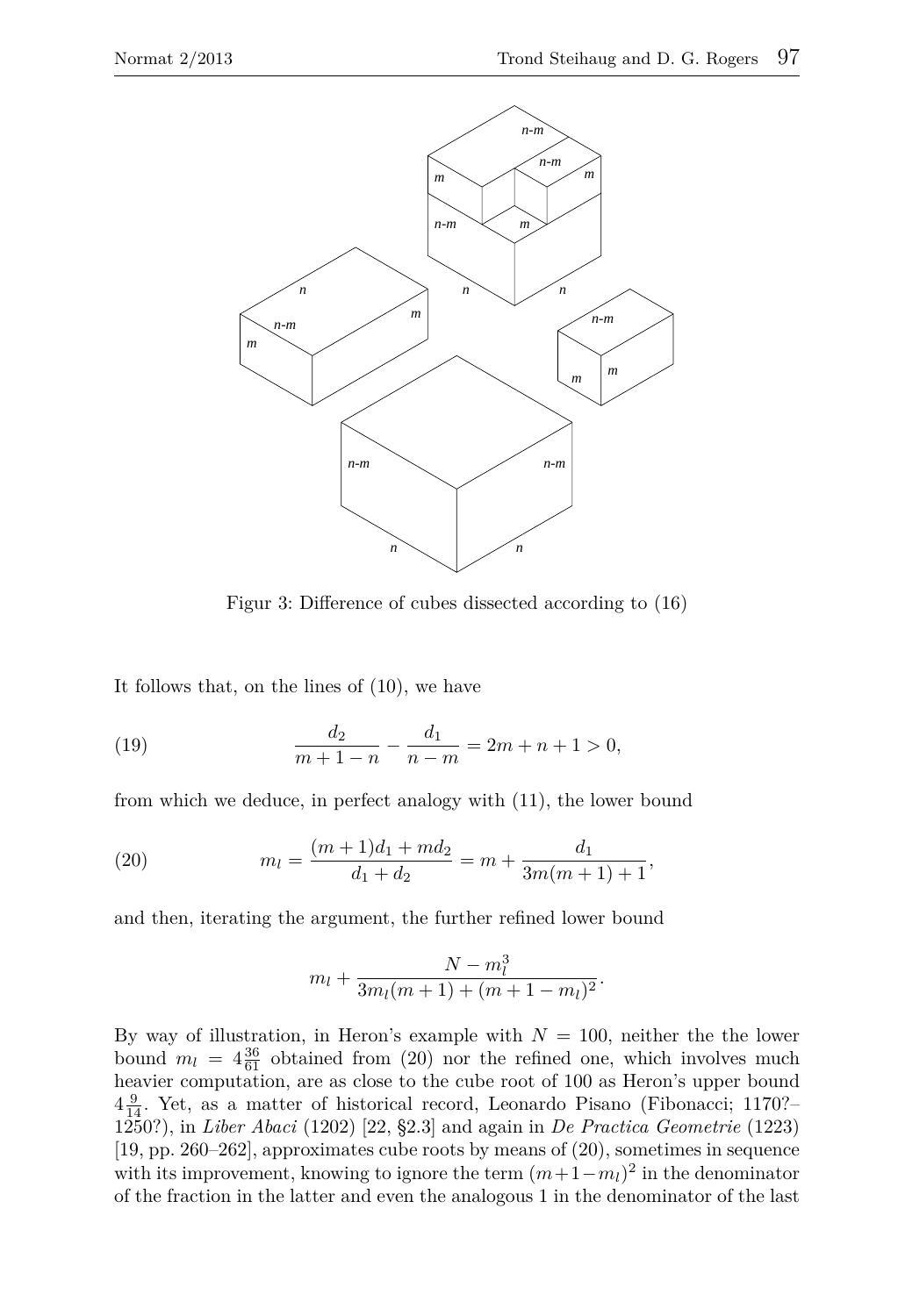fraction in (20) if it suits the calculation (the textual problem raised in [22, p. 92, fn. 7] as to the use of the improved bound is resolved on cross-reference with [19, p. 262]). A version of (20) appears again in use in the 1500s (cf. [25, p. 255, fn. 4];  $[17]$ .

So far, so good, although this is entirely as we might expect. But what about applying Taisbak's hunch on counterpoised weightings to (17) and (18) that, as we have seen in the previous section, does lead in the case of square roots to the analogue  $(13)$  of  $(1)$ ?

Thus, in place of (19), we shall need to consider:

(21) 
$$
\frac{(m+1)d_1}{n-m} - \frac{md_2}{m+1-n} = n^2 - m(m+1).
$$

Now, with (21), we see the contingent nature of the expression in (1) as a bound on the cube root of *N*. For, if  $N^2 > m^3(m+1)^3$ , as is certainly the case when  $N > (m + \frac{1}{2})^3$ , then the right-hand side of (21) is positive, and, as, in the previous section, it follows that (1) gives an upper bound. On the other hand, if  $N^3$  <  $m^3(m+1)^3$ , (1) will give another lower bound along with (20), although one that improves on (20), as it is a matter of easy algebra to check that the expression in (1) is always larger than its counterpart in (20):

$$
(a2p + b2q)(p + q) \ge (ap + bq)2.
$$

In this latter case, let us take by way of illustration  $N = 85$ , so  $d_1 = 21$  and  $d_2 = 40$ ; the two lower bounds then come out as  $4\frac{21}{61}$ , for (20), and  $4\frac{21}{53}$ , for (1).

Of course, we can always up the ante by further loading the weights. Moving up from (21), we find that

$$
\frac{(m+1)^2d_1}{n-m} - \frac{m^2d_2}{m+1-n} = (2m+1)n^2 + m(m+1)n > 0,
$$

so at least we have the upper bound

(22) 
$$
n < \frac{(m+1)^3 d_1 + m^3 d_2}{(m+1)^2 d_1 + m^2 d_2},
$$

*throughout* the range  $m^3 < N < (m+1)^3$ , for what it is worth. But, in the test case  $N = m^3 + m(2m + 1)$  considered in §2, (22) gives the upper bound

$$
m + \frac{2m+1}{3m+1}.
$$

Thus, (22) loses the advantage we found (1) has over (7) for such *N* (even if it remains better than (6)).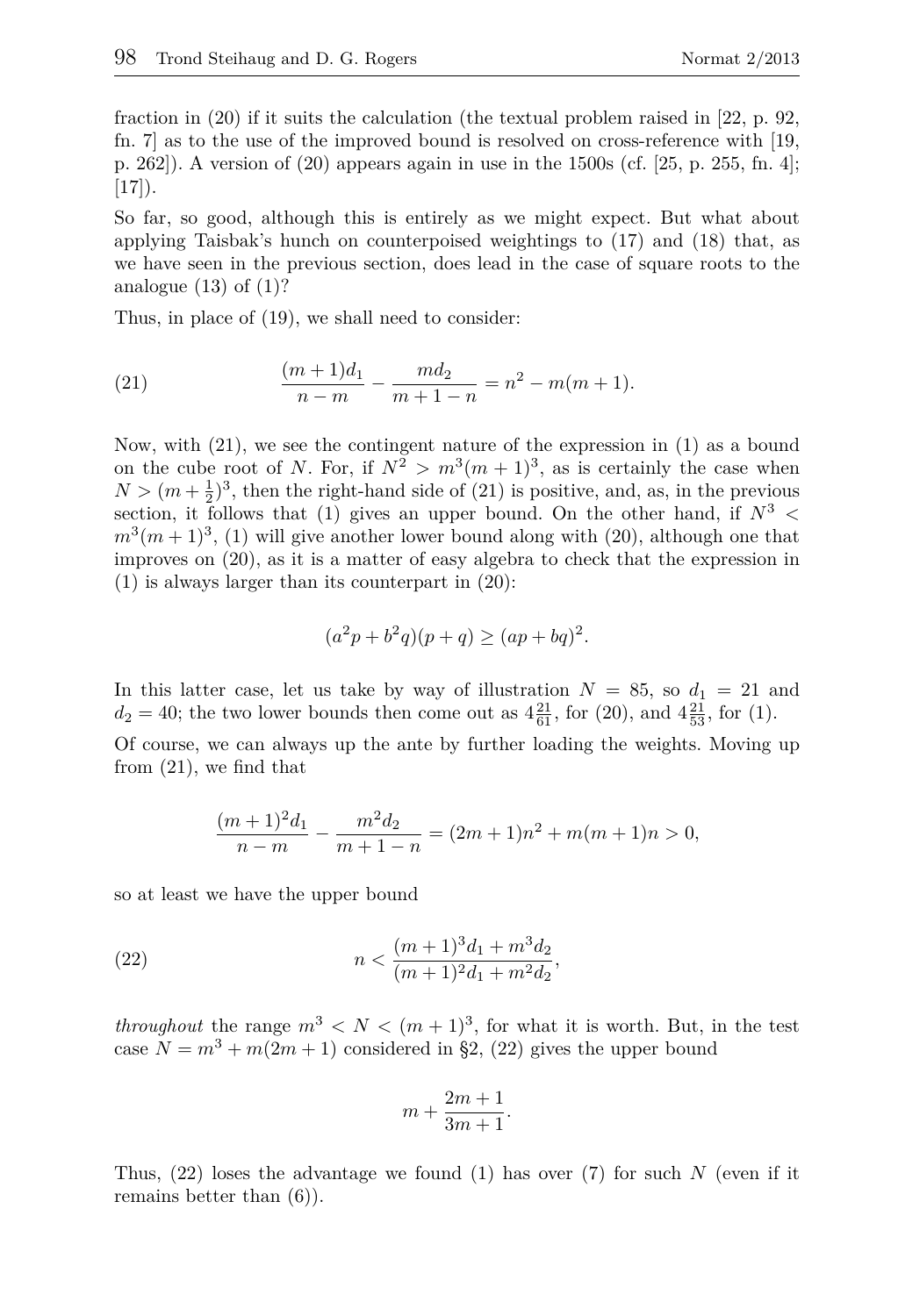# **5 Comparisons**

All comparisons, it is has often been said, are odious, but, as an anonymous reviewer wryly rejoined in the *Edinburgh Review* [1, p. 400] for September, 1818:

*No man, when he learns that the three angles of every triangle are equal to two right angles, ever thought of saying, that the series of comparisons by which that truth is demonstrated was invidious; neither has the fate of those interesting portions of space ever been deemed particularly hard, for having been subjected to such an investigation.*

The Greeks did debate the propriety of geometrical procedures — we turn to one example in §5.3. But their practical arithmetical competence was more pragmatic it seems. Approximations tend to be stated blankly, without supporting argument, but also without comparison with other methods, as though truly, as Taisbak has it with (1), the Greeks *did not need any other corroboration than the fact that the method works*.

In contrast, for us today proposal of an approximative method is incomplete unless accompanied by examination of how well it performs against both rivals and the target. So, in this section, we first look at an instance where Heron provides, not only a demonstration, but compares the resulting bound with an older rule of thumb; we then make a more thorough investigation of Eneström's identity; and we go on to show how a geometric scheme considered by Pappus can be adapted to improve on (1) for the family of numerical cases in §2. We conclude by observing how the improving accuracy of (1), as revealed by (33), allows us to make good effect of rescaling (returns to scale). The Newton-Raphson and Halley methods of approximating cube roots in (29) and (31), in contrast, do not guarantee such improving accuracy, even if some juggling may be possible (a rather more obvious distinction is that (1) is exact when *N* is the cube of an integer).

# **5.1 Metrica I.27–32: Area of a circular segment**

Heron, in *Metrica I.27–32*, is concerned with formulae for the area of a circular segment (see [15, II, pp. 330–331]). Let  $AB$  be the arc of a circle subtending a segment less than a semicircle and let *C* be the midpoint of the arc. Then Heron asserts that the area subtended by *AB* is greater than four thirds the area of the triangle  $\triangle ABC$ ; that is, if the arc *AB* has sagitta *h* and subtended chord *b*, the subtended segment between arc and chord has area at least

$$
\frac{4}{3}\left(\frac{hb}{2}\right).
$$

But, rather out of character for him, Heron goes further, proving (23) in a manner reminiscent of Archimedes' *De quadratura parabolae, Prop. 24* . However, despite being game to take on this task, Heron does not seem entirely sure of himself: he sets up his diagram as if intending to argue in one way, but then heads off in another; and underlying this dithering is a certain uneasiness in handling inequalities (at issue, in a sense, are returns to scale resulting from the circle's convexity, cf. §5.4).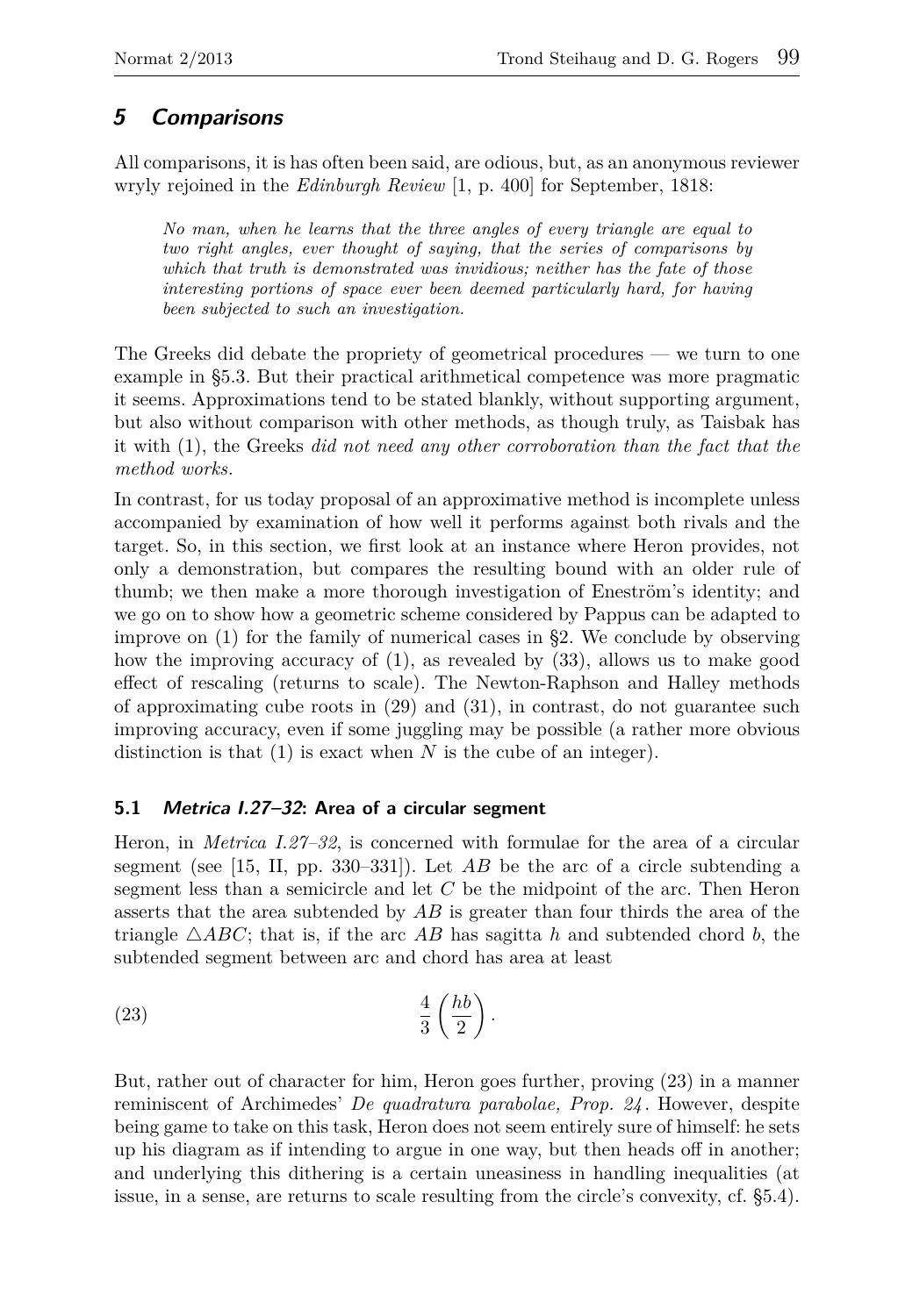So, it may be some surprise to find that, in *Metrica I.30, 31* , Heron volunteers comparison of (23) with a more traditional approximation, namely

$$
\frac{h(b+h)}{2},
$$

even stating, but without further comment, when one is to be preferred to the other.

This is all rather remarkable, and not unnaturally *Metrica I.27–32* has caught the attention of commentators. Wilbur Knorr, in particular, has made much of the passage, returning to tease it out several times, as for example, in his books [20, pp. 168–169] and [21, pp. 498–501], as well as in earlier papers on which the books build. Knorr adjudicates the comparison of (23) and (24) in a footnote [20, p. 168, fn. 63] (in a further footnote [21, p. 501, fn. 34], he reports how advantage was not always taken of the improved bound):

*[Hero] adds that one should use this rule when b is less than three times h, but the former rule when b is greater. He does not explain this criterion, but one can see how it results from considering where the two rules yield the same result, namely,*  $2bh/3 = h(b+h)/2$ *, whence*  $b = 3h$ *.... The [former] rule, by virtue of its association with that for the parabolic segment, suggests an Archimedean origin. One suspects that the rather sophisticated effort reported by Hero to assess the relative utility of these two rules for the circular segments is also due to an Archimedean insight.*

Now, there is no doubt that inequalities are more tricky to handle than equalities for pupils today, no less than in the past; and we all resort to simple means of reassurance that we have them right. But, if Knorr's comments here arrest our attention, it is because of the incongruity between the supposed Archimedean origin of the comparison and the method advanced for seeing that it holds. Perhaps Knorr is empathising too much with the difficulty Heron might have encountered in understanding some abstruse Archimedean proto-text. Comparison of (23) and (24) would surely present little challenge to those, such as Archimedes, if not also Heron, for whom thinking in terms of areas was stock-in-trade.

In terms of areas, (23) tells us that the area of the subtended segment is a third more than the area of the triangle  $\triangle ABC$ , in keeping with the way the proof presented by Heron runs. So, in place of (23), we might write the bound as

(25) 
$$
\frac{hb}{2} + \frac{1}{3} \left( \frac{hb}{2} \right) = \frac{h(b + b/3)}{2}.
$$

Our areal intuition then suggests seeing in (24) and (25) triangles with common height *h* and bases

$$
b+h; \quad b+\frac{b}{3},
$$

respectively. Which triangle has the larger area is simply a matter of which base is longer, leading to the conclusion that (25) is a better lower bound when the latter base is the larger, that is, when *b/*3 is bigger than *h*, as Heron claimed.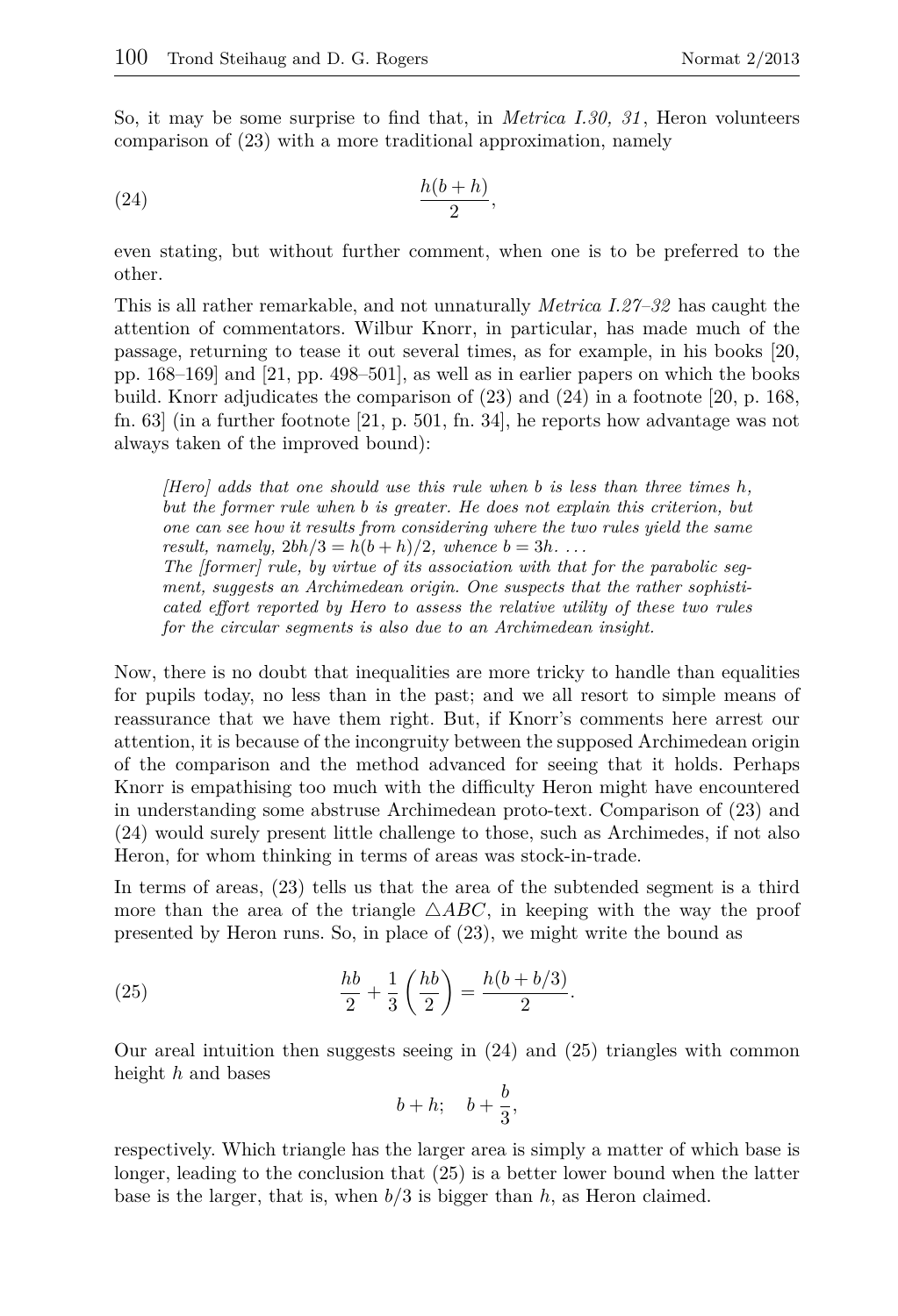But, with Taisbak's stricture as our epigraph, the point to remember here — and the point of this excursus — is that this is only *our* intution, not necessarily that of Heron or Archimedes, however plausible we fancy it to be. On the other hand, they were clearly not in want of competence of their own.

### **5.2 Eneström's identity**

It would be wrong to give the impression that the papers of Curtze [5] and Wertheim [33] are confined to the elaboration of Heron's text as discussed in the opening section. For example, Curtze includes a list of quadratic approximations. Wertheim anticipates the spirit of Taisbak in [28], providing a foundation on which Eneström builds in [9]. Indeed, as Taisbak [29] playfully observes of any purported "*new insight*," on comparing Wertheim's contribution with his own,

*If someone else said the same, it must be true. If not, it is high time to have said it.*

Now, if we write

$$
\Delta_1 = d_1 - (n - m)^3; \quad \Delta_2 = d_2 - (m + 1 - n)^3,
$$

then Eneström, in [9], goes through a series of algebraic manipulations that brings *n* out in this notation as

(26) 
$$
n = m + \frac{(m+1)\Delta_1}{(m+1)\Delta_1 + m\Delta_2}.
$$

Clearly, if we ignore terms that are cubes of positive numbers less than unity, the right-hand side of (26) is just (1). But (26) must hold as an identity, so going through a routine of solving for *n*, as Eneström does, might seem somewhat artificial. Why not proceed more simply by direct computation with  $\Delta_1$  and  $\Delta_2$ ? We have

(27) 
$$
\Delta_1 = 3mn(n-m); \quad \Delta_2 = 3(m+1)n(m+1-n),
$$

expressions already familiar from  $[28]$  as approximations for  $d_1$  and  $d_2$ . So, it readily follows that

$$
(m+1)i\Delta_1 + mi\Delta_2 = 3m(m+1)ni, \quad i = 1, 2.
$$

Hence (cf.  $(9)$ ,  $(11)$ ,  $(13)$  and  $(22)$ ),

(28) 
$$
n = \frac{(m+1)^2 \Delta_1 + m^2 \Delta_2}{(m+1)\Delta_1 + m\Delta_2} = m + \frac{(m+1)\Delta_1}{(m+1)\Delta_1 + m\Delta_2},
$$

as desired.

Looked at in this way, we see both that there is less mystery about Eneström's exact expression (26), but also less difference between him and later writers whose strategy is to get in early with the approximations for  $d_1$  and  $d_2$  given by (27),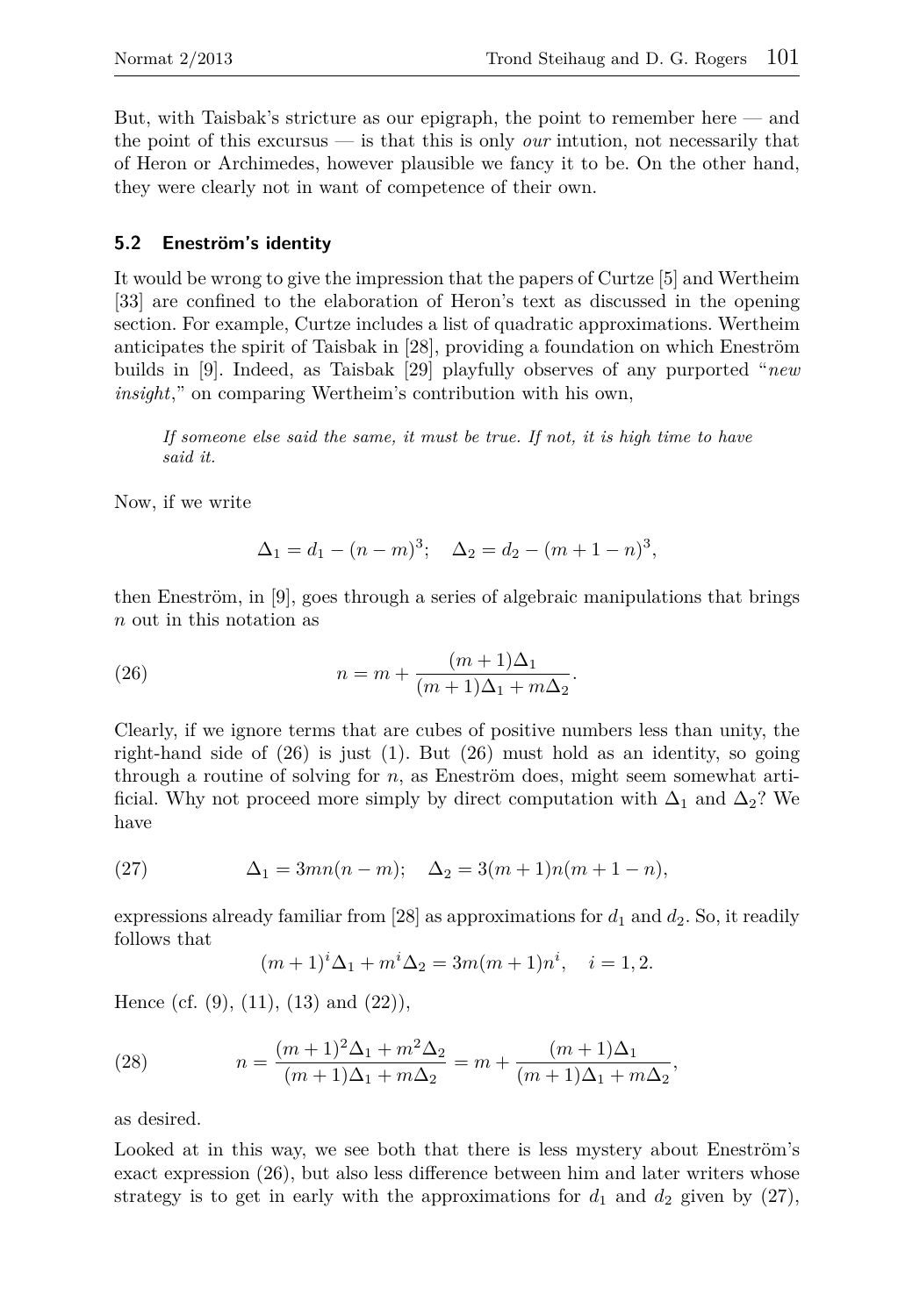rather than waiting to the end. Either way, while it is apparent that (1) *is* an approximation for the cube root of *N*, because we are modifying both numerator and denominator in the fraction we form in (28), we are left uncertain how *good* an approximation it is, or even whether we obtain an upper bound or a lower bound. As Taisbak draws inspiration from the gradient of chords between successive integers and their cubes, his approach inherently sets up the expectation of an upper bound.

Naturally, a version of (28), and so of (1), can be developed for general intervals, as in  $[20, p. 192]$  and  $[6, p. 29, (1)]$  (that thoroughness is needed here can be seen from [22, §2.1]). But Knorr's description in [20, p. 192] of a prospective iterative application of such an extension of (1) also appears to be written in the expectation that the result gives an upper bound. If, for some *a* and *b* not necessarily integers we have  $a^3 < N < (a+b)^3$  and we obtain the approximation  $a+b'$  after the manner of (1), as Knorr has us imagine, then certainly, at the next round of the iteration, we substitute for  $a + b'$  for  $a + b$ , but only *if this approximation is an upper bound*. In view of (21), we shall need to check this. If, in the event, it turns out that  $a + b'$ is a *lower* bound, we shall have to substitute it for  $a$ , not  $a + b$ , at the next round.

Knorr rightly goes on to question the authenticity of wiping away of small quantities, whenever in the scheme of things it happens, noting that we can reach the approximations in (27) in greater conformity with the Greek style by replacing the three terms on the left-hand side of (17) and (18) by three times their respective middle terms, rather than being tied to versions of the binomial expansion (4) (see [20, p. 193]). So far as this approach goes, it is on a par with a Newton-Raphson approximation for the cube root of *N*, such as

$$
\frac{N+2m^3}{3m^2}
$$

obtained by similarly replacing the same three terms by three times the last term, as Knorr also remarks.

For that matter, we could take this line of discussion further, by replacing the same three terms by three times the first term to obtain an approximation for the *square* of the cube root of *N*,

$$
\frac{2N+m^3}{3m},
$$

and then cap this cleverness, by observing that an improved approximation for the cube root of *N* proposed by Edmund Halley is given as the *ratio* of the expressions in (29) and (30):

(31) 
$$
m\left(\frac{2N+m^3}{N+2m^3}\right).
$$

Halley's approximation in (31) does at least serve to remind us that in (1) we are also involved with a ratio, a ratio moreover, as (28) makes clear, of two blends of the approximations in (27). Strangely enough, Knorr seems distracted from the significance of these differences between (1) and, say, (29), even while digressing at length on discoveries in approximation theory.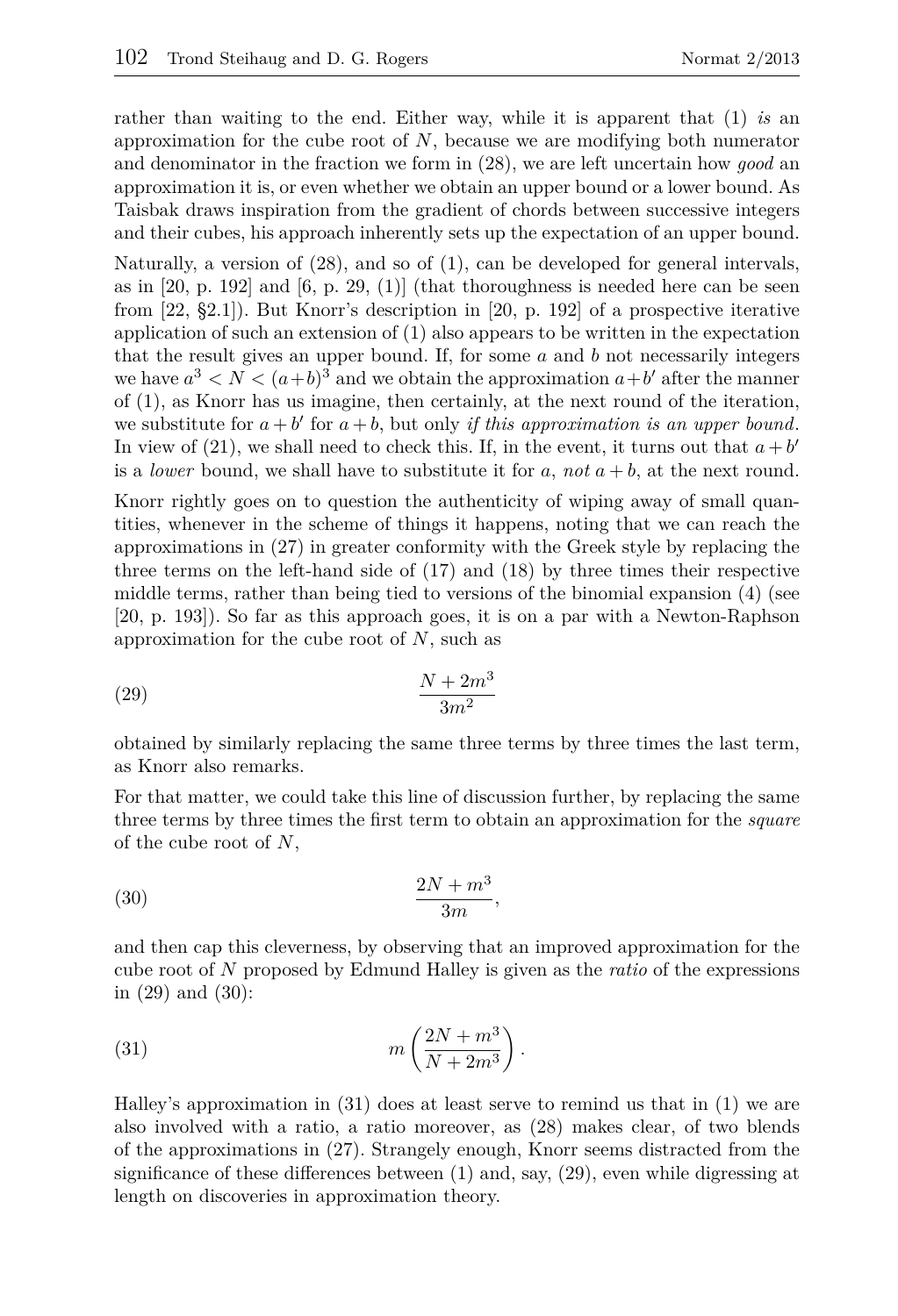

Figur 4: Damped oscillation exhibited by error in (1), as given by (32)

It may also be worth remembering that the statement of a result for illustrative purposes by way of a succinct algorithmic description, such as suits Heron's purpose in *Metrica III.20* might not be the formulation used were the result recast as a more formal proposition. It is natural that historians of mathematics should wish to adhere to the text as they understand it, that is, to (1) as encapsulating the numerical instance in *Metrica III.20* ; and that is what we find, with proposed proofs in which the manipulations of ratios closely follows the form of (1). But, considering  $(13)$ ,  $(22)$ , and now  $(28)$ , in the general setting provided  $(8)$  and  $(9)$ , we might suspect that it is these more symmetric equivalents of (1) that lend themselves more readily both to proof and to further examination.



Figur 5: Heron's Wave: error in (1) with Ward's bound superimposed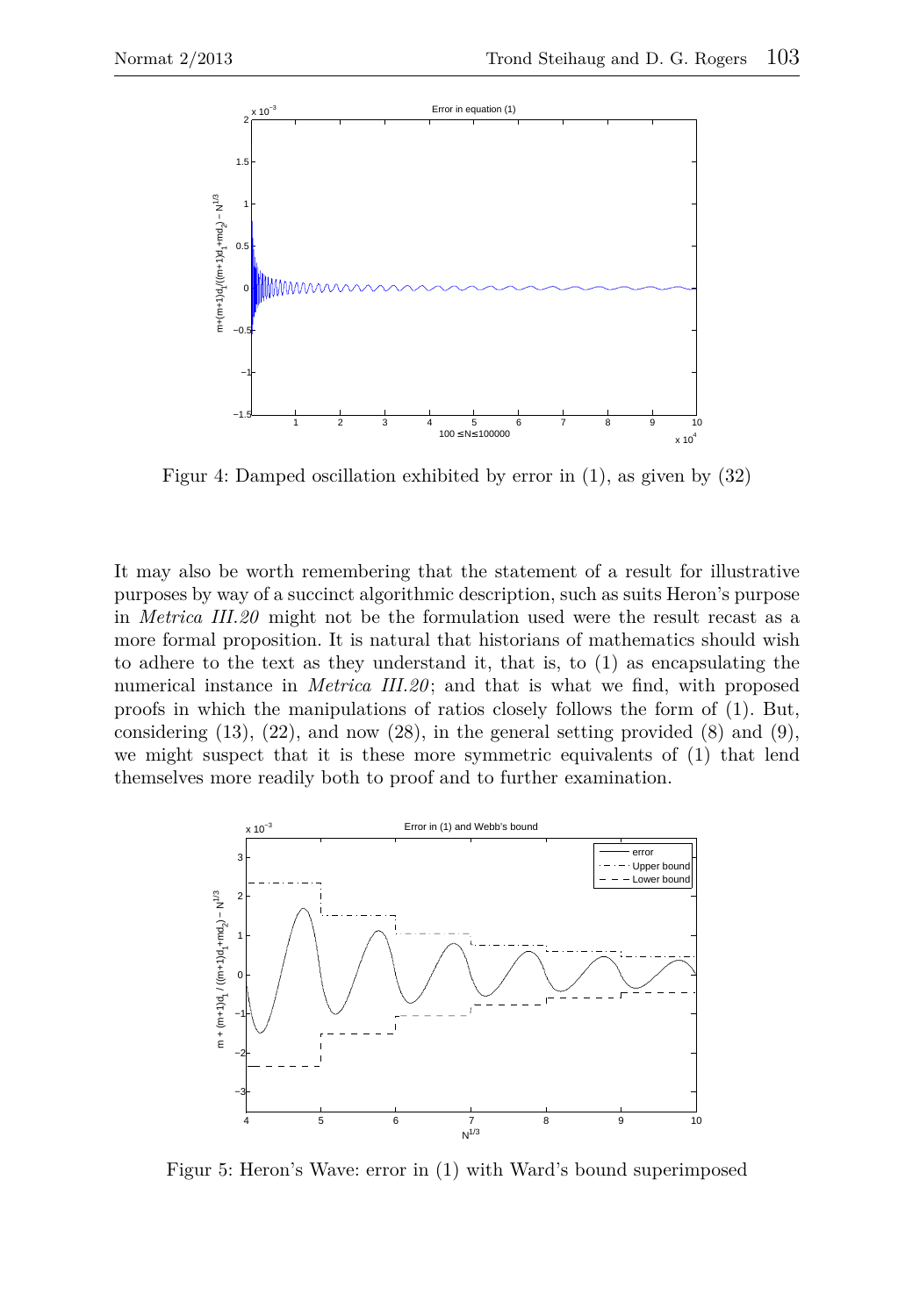Thus, starting from (21), we find that

(32) 
$$
\frac{(m+1)^2d_1+m^2d_2}{(m+1)d_1+md_2} - n = \frac{(n^2-m(m+1))(n-m)(m+1-n)}{(m+1)d_1+md_2}.
$$

To bound the absolute value of the left-hand side of (32) without going into too much fine detail, we note, first of all, that

$$
|n^2 - m(m+1)| \le m + 1;
$$

secondly, by the inequality between geometric and arithmetic means (cf. *Elements VI.27* )

$$
(n-m)(m+1-n) \le \frac{1}{4},
$$

with equality if and only if  $n = m + 1/2$ ; and thirdly

$$
(m+1)d_1 + md_2 > m(d_1 + d_2) \ge 3m^2(m+1).
$$

Hence, putting these ingredients together, we conclude that

(33) 
$$
\left| \frac{(m+1)^2 d_1 + m^2 d_2}{(m+1)d_1 + md_2} - n \right| < \frac{1}{12m^2},
$$

of comparable order of magnitude to the bound 3*/*(80*m*<sup>2</sup> ) that Smyly tells us in [26] had been obtained by Webb. Another elementary bound is proved in [6, Theorem 3, but on the interval  $(m, m + 1)$  is is weaker than (33).

#### **5.3 Synagogue III: Two mean proportionals**

Pappus musters in *Synagogue III* a collection of constructions of two mean proportionals between two line segments by non-planar means. Perhaps by way of cautionary prologue, he also describes a geometrical solution, purportedly by plane considerations only, from some unnamed source, specifically with a view to showing that it fails. The flaws in the construction are fairly transparent, and Pappus' demolition of them is not especially edifying. However, for all the imperfections Pappus would have us see in it, the construction is not without other merits. Knorr offers a sensitive geometrical re-appraisal at some length in [21, pp. 64–70]; more recently, Serafina Cuomo has returned to the construction in a study [4, §4.1] of Pappus' mathematics in the setting of Late Antiquity. Earlier attempts at rehabilitating the construction tended to recast it as an iterative scheme of approximation to the mean proportionals, using an algebraic notation alien to the spirit of Pappus' *Synagogue*. Nevertheless, what we might notice about this algebra for our present purposes is how well it meshes with the family of numerical examples in §2 generalising Heron's case, *N* = 100, in *Metrica III.20*.

In this regard, the pioneering effort was made by Richard Pendlebury (1847–1902; Senior Wrangler, 1870) in a note [23] published in 1873, as reported in [15, I, pp. 268–270] (see further [21, p. 64, fn. 8]; [4, p. 130]). Suppose that  $N = m^3 - lm^2$ ,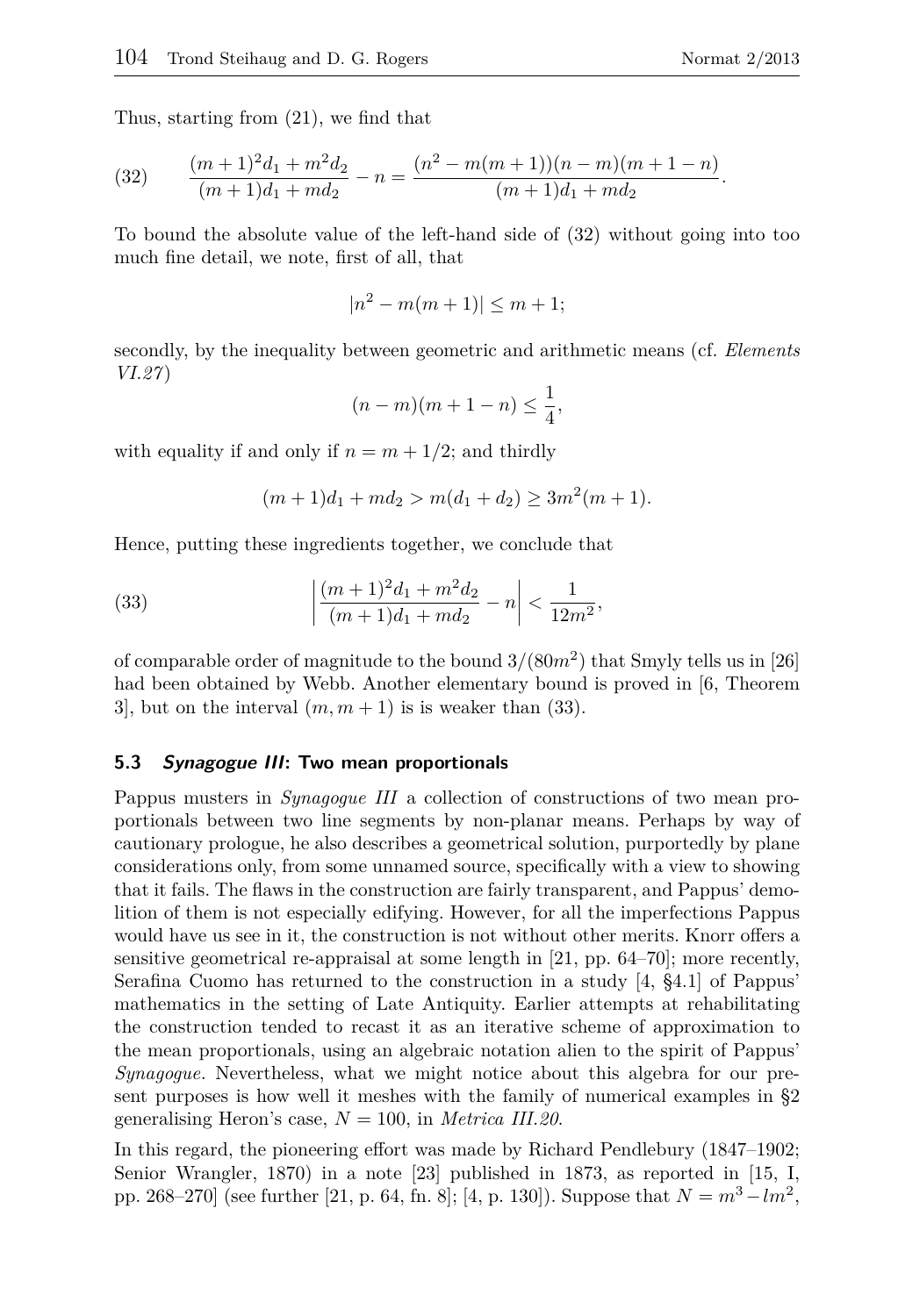for some *l* and *m*, then Pendlebury shows that iteration of the construction faulted by Pappus in *Synagogue III* can be generalised as a recursive computation,

(34) 
$$
n_{i+1} = m - \frac{(m-n_i)lm^2}{m^3 - n_i^3},
$$

for some given  $n_0$ , with the  $n_i$  successively better approximations to the cube root of N, giving upper bounds when  $n_0$  is bigger than this cube root, and lower bounds when it is smaller.

Now, the family of *N* in §2 generalising Heron's example is given by taking *l* = 1. If we start with our Heronian upper bound (5),

$$
n_0 = m - \frac{m}{3m - 1} = m(1 - \frac{1}{3m - 1}),
$$

then (34) gives the improved upper bound

(35) 
$$
n_1 = m - \frac{(3m-1)^2}{3(3m-1)(3m-2)+1}.
$$

In particular, for Heron's example,  $N = 100$  is the case  $m = 5$ , when (35) yields

(36) 
$$
n_1 = 5 - \frac{196}{547} = 4\frac{351}{547},
$$

an improvement on Heron's upper bound  $4\frac{9}{14}$  for the cube root of 100.

In this exercise, we may be scrabbling after crumbs, waiting for a spark from heaven to fall. This particular construction never seems to have attracted much attention until analysed by Pendlebury, although Leonardo Pisano and Gerolamo Cardano retained geometrical accounts of second mean proportionals in their discussions of cube root extraction. But, over the course of countless Greek lives, there was presumably time for many other failed constructions and, in amongst them, some near-misses, possibly the occasional success — after all, we still have Archimedes' *On the Measurement of a Circle*.

#### **5.4 Rescaling**

None of the ingredients we use in producing (33) could reasonably be said to be beyond the competence of the ancient Greek mathematicians, and yet we would naturally hesitate when it comes to an error bound like (33) itself. Nevertheless, if we do have a sense that the going gets better, however we might come by it, we can always try rescaling. Thus, to estimate the cube root in Heron's example,  $N = 100$ , we might divide the estimate from  $(1)$  for the cube roots, say, of 800 or 2700 by 2 or 3 respectively to get

$$
4\frac{322}{502}; \quad 4\frac{7328}{11421};
$$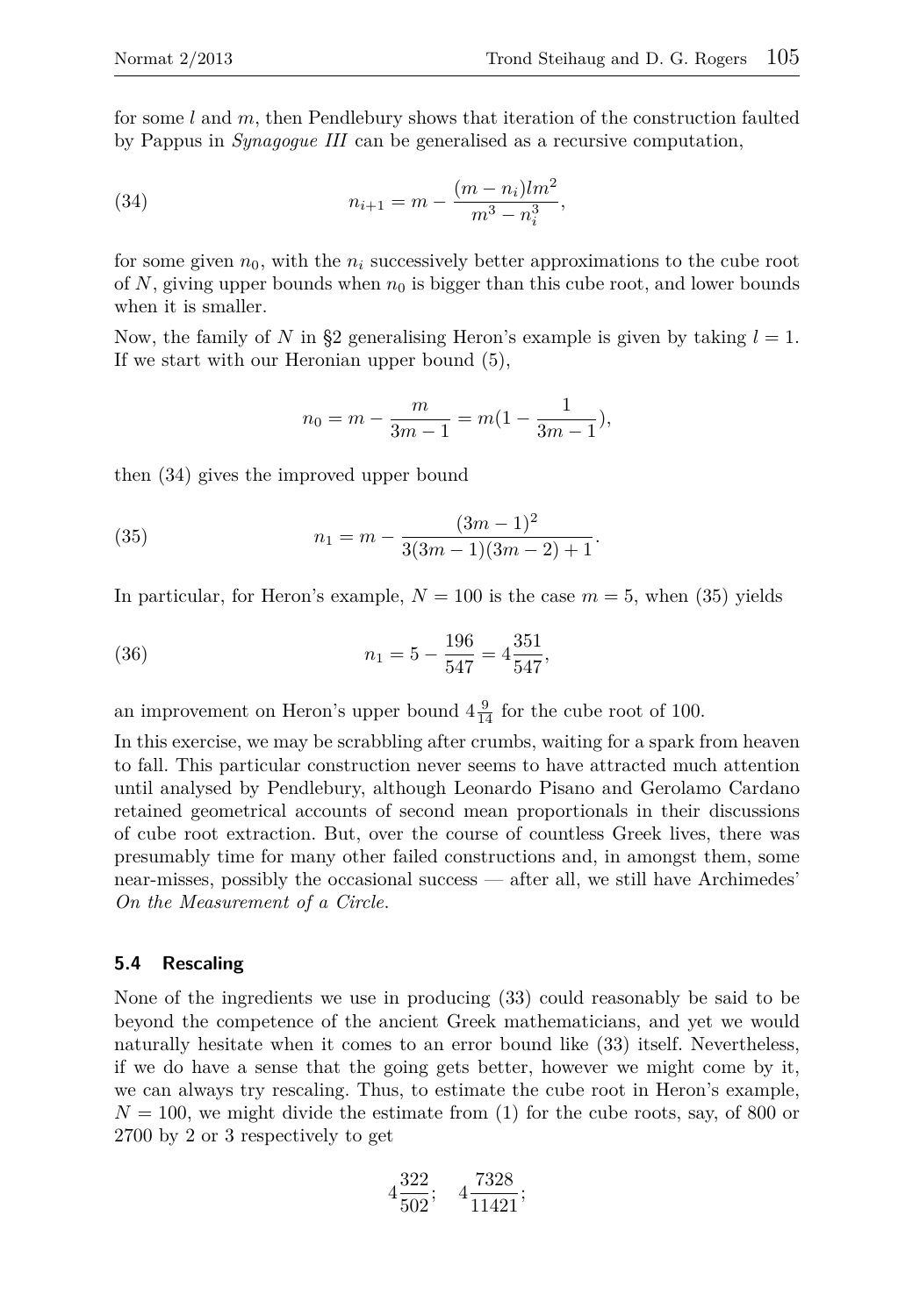the first of these estimates is a lower bound not as close to the cube root of 100 as the upper bound in (36) while the second is an upper bound improving on that in (36).

Of course, (1) is most in error for some small values of *N*. About the worst offender proportionately is  $N = 5$ , when the estimate from (1) is  $1\frac{8}{11}$ , with a cube greater than 5.153. It is here that we can use rescaling to good advantage. Amusingly enough, if we divide the estimates from (1) for 40 or 135 by 2 or 3 respectively, we come out with the same lower bound for the square root of 5, namely  $1\frac{22}{31}$ , with a cube greater than 4.997. Going further and dividing the estimate from (1) for 320 by 4 gives the upper bound  $1\frac{615}{866}$ , with a cube now less than 5.002.

Maybe there is some redemption to be found here, too, for the comparatively weak upper bound for square roots in (13), because, if we continue with the algebra there, we find that the diminution in the error is on the order of  $1/m$ . For example, Heron, we find that the diminution in the error is on the order of  $1/m$ . For example, Heron,<br>in *Metrica 1.9*, wants to compute  $\sqrt{1575}$  and notes he can get at this as  $\frac{10}{2}\sqrt{63}$ , offering the upper bound  $7\frac{15}{16}$  for  $\sqrt{63}$ , either by Heronian iteration as in *Metrica I.8* or possibly as an application of (15) (cf. *Stereometrica I.33*). Of course, if we *I.8* or possibly as an application of (15) (cf. *Stereometrica 1.33*). Of course, if we stick with the same method and use it to approximate  $\sqrt{1575}$  directly we come out with the same estimate either way. However, as it so happens, Heron also alludes with the same estimate either way. However, as it so happens, Heron also alludes to  $\sqrt{1575}$  in passing as "*the square root of the fourth part of 6300*" (cf. [3, p. 203]). to  $\sqrt{1575}$  in passing as "*the square root of the fourth part of 6300"* (cf. [3, p. 203]).<br>But, if we divide the estimate of  $\sqrt{6300}$  from (13) by 10, we obtain a (slightly) improved upper bound:  $7\frac{1183}{1262}$ . Similarly, when Heron wants an approximation for  $\overline{720}$  in *Metrica I.8*, his first estimate is the upper bound  $26\frac{5}{6}$ , whereas working (13) with 72,000 improves this to  $26\frac{30002}{36023}$ .

Then, again, in any practical example, the convenience of working with an estimate may outweigh its accuracy, so such gains are largely a matter of theory. Moreover, elsewhere, in *Geometrica 53, 54* (cf. [15, II, p. 321], when dealing with the 4-6-8 triangle, Heron seems to show some awareness that gains can be made from delay in the taking of square roots, initially proposing  $a_1$ , an upper bound with

$$
N = 4\sqrt{8\frac{7}{16}} < 11\frac{2}{3} = a_1,
$$

but then, on rewriting *N* by multiplying into the square root, observing that we can do better using *a*2, with

$$
N = \sqrt{135} < 11\frac{13}{21} = a_2.
$$

Typically, nothing is said about the derivation of these bounds. Interestingly enough though, Heronian iteration, as in (15), applied to  $N$  gives  $11\frac{5}{8}$ , which falls in between the two bounds,

(37) 
$$
a_1 = 11\frac{2}{3} > 11\frac{5}{8} > 11\frac{13}{21} = a_2;
$$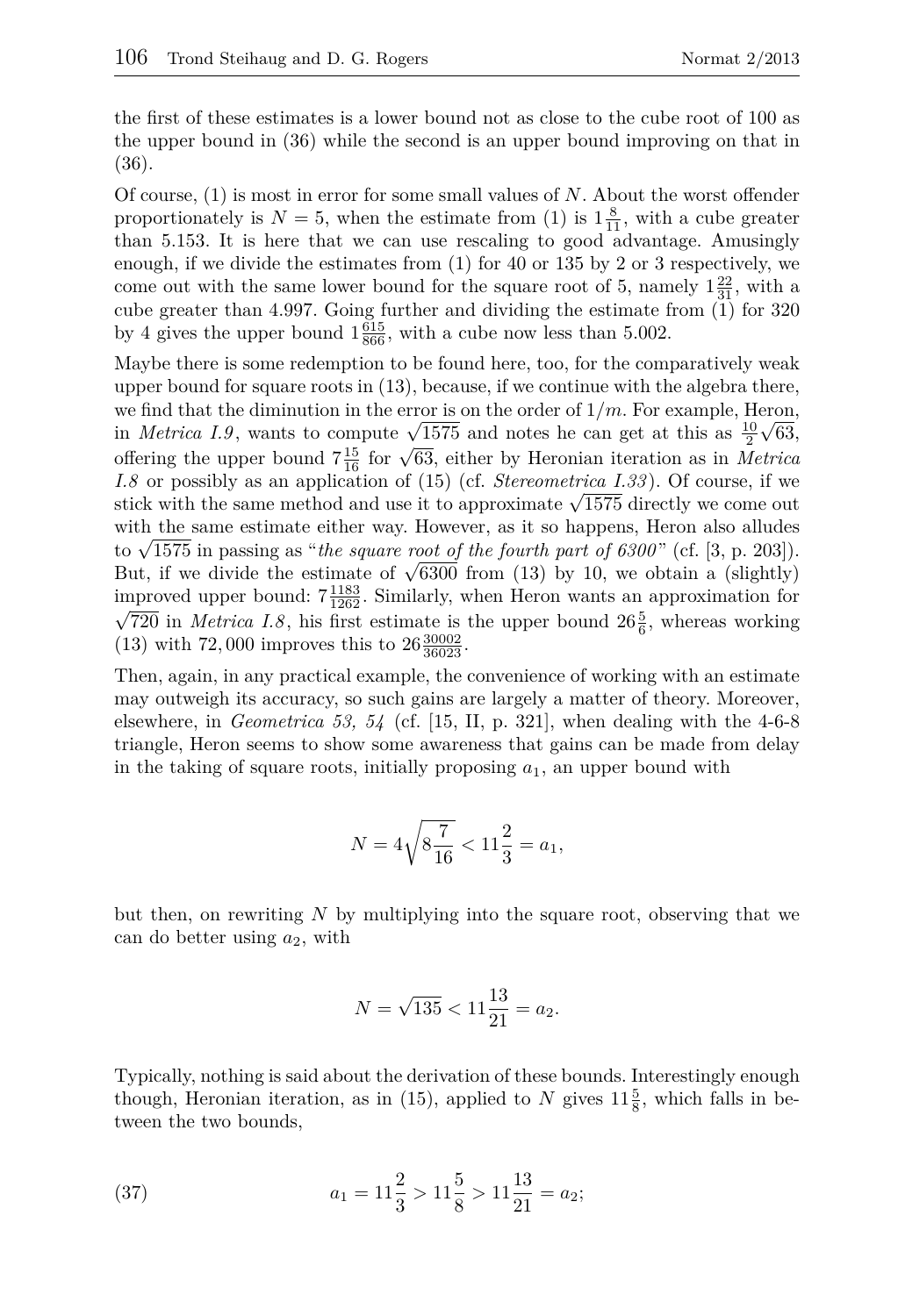$a_1$  results on applying Heronian iteration, or (15), to  $\sqrt{136} = 4\sqrt{8\frac{1}{2}}$ ; and  $a_2$  improves on *a*<sup>1</sup> precisely by Heronian iteration,

(38) 
$$
a_2 = \frac{1}{2} \left( \frac{135}{a_1} + a_1 \right).
$$

A possible alternative derivation of  $a_1$ , in line with Heron's handing of  $\sqrt{75}$  noted in §3.3, might be to stick with Heronian iteration in the form (14) for *N*, giving a less good upper bound  $11\frac{14}{22}$ , which, however, encourages nudging up to the simpler fraction  $a_1$ . But all of this is speculative, and those who enjoy numerical coincidences will be amused to see the early Fibonacci numbers showing up in (37), still more perhaps to learn that these bounds are the 4th, 6th and 8th convergents still more perhaps to learn that these bounds are the 4th, oth and 8th convergents of the continued fraction for  $\sqrt{135}$ . Notice, however, that Heronian iteration with the middle bound in (37) yields  $11\frac{307}{496}$ , which does improve on  $a_2$ , if only just.

Thus, it is uncertain whether the improvement Heron notes here derives from *his* rescaling *per se* or from a change in the method of approximation. Indeed, (38) may run slightly counter to the view in [15, II, p. 326] on Heron's own use of Heronian iteration, while leaving it a mystery as to how he obtained bounds that improve on a first instance of the method. Something similar might be at work in the handling a first instance of the method. Something similar might be at work in the handling of  $\sqrt{28}$  as discussed in [3, p. 309]. In this case, we might expect the bound  $5\frac{3}{10}$  (cf. (14)), but the weaker bound  $5\frac{1}{3}$  (cf. (15)) lends itself more easily to improvement by Heronian iteration, giving  $5\frac{7}{24}$ . However, what might require us to rethink, or at least re-express, the matter is the observation that rescaling combined with (15) does allow us to give the supposedly *improved* bounds in both cases more directly:

(39) 
$$
\sqrt{28} = \frac{1}{3}\sqrt{252} < \frac{1}{3}\left(16 - \frac{4}{32}\right) = \frac{1}{3}\left(15\frac{7}{8}\right) = 5\frac{7}{24};
$$

(40) 
$$
\sqrt{135} = \frac{1}{3}\sqrt{1215} < \frac{1}{3}\left(35 - \frac{10}{70}\right) = \frac{1}{3}\left(34\frac{6}{7}\right) = 11\frac{13}{21}.
$$

Fortunately, under Taisbak's dispensation, we are not so pressed to account for the Fortunately, under Taisbak's dispensation, we are not so pressed to account for the rather *weak* estimates Heron also uses on occasion, as, for example,  $43\frac{1}{3}$  for  $\sqrt{1875}$ Fraction and the former squaring to more than 1877, the latter to less than or  $14\frac{1}{3}$  for  $\sqrt{207}$ , the former squaring to more than 1877, the latter to less than 206 (see [15, II, pp. 326, 328]).

Smyly  $[26, p. 67]$ , in extolling the virtues of  $(1)$  for *N* of the order of  $10^6$  in comparison with tables of seven-figure logarithms, and Knorr [20, p. 192], in dilating on iterative use of (1), possibly overlook this simple trick of rescaling to obtain improved estimates for smaller *N*. Scaling, in the elementary sense of the law of indices, is one thing; the notion of returns to scale another, rather more subtle. marces, is one thing; the notion of returns to scale another, rather more subtle.<br>Some accounts of Greek approximations for  $\sqrt{2}$  and  $\sqrt{3}$  would have us believe that the Greeks were great self-improvers, working their way to better estimates through solutions of Pell equations or the convergents of continued fractions which might be seen as implicitly involving a form of rescaling (indeed, not unlike (39) and (40)). Taisbak [28, §3] asks in regard to his conjecture whether the Ancients knew and used sequences of differences. With an eye to (39) and (40), we follow suit: did the Ancients know and use rescaling?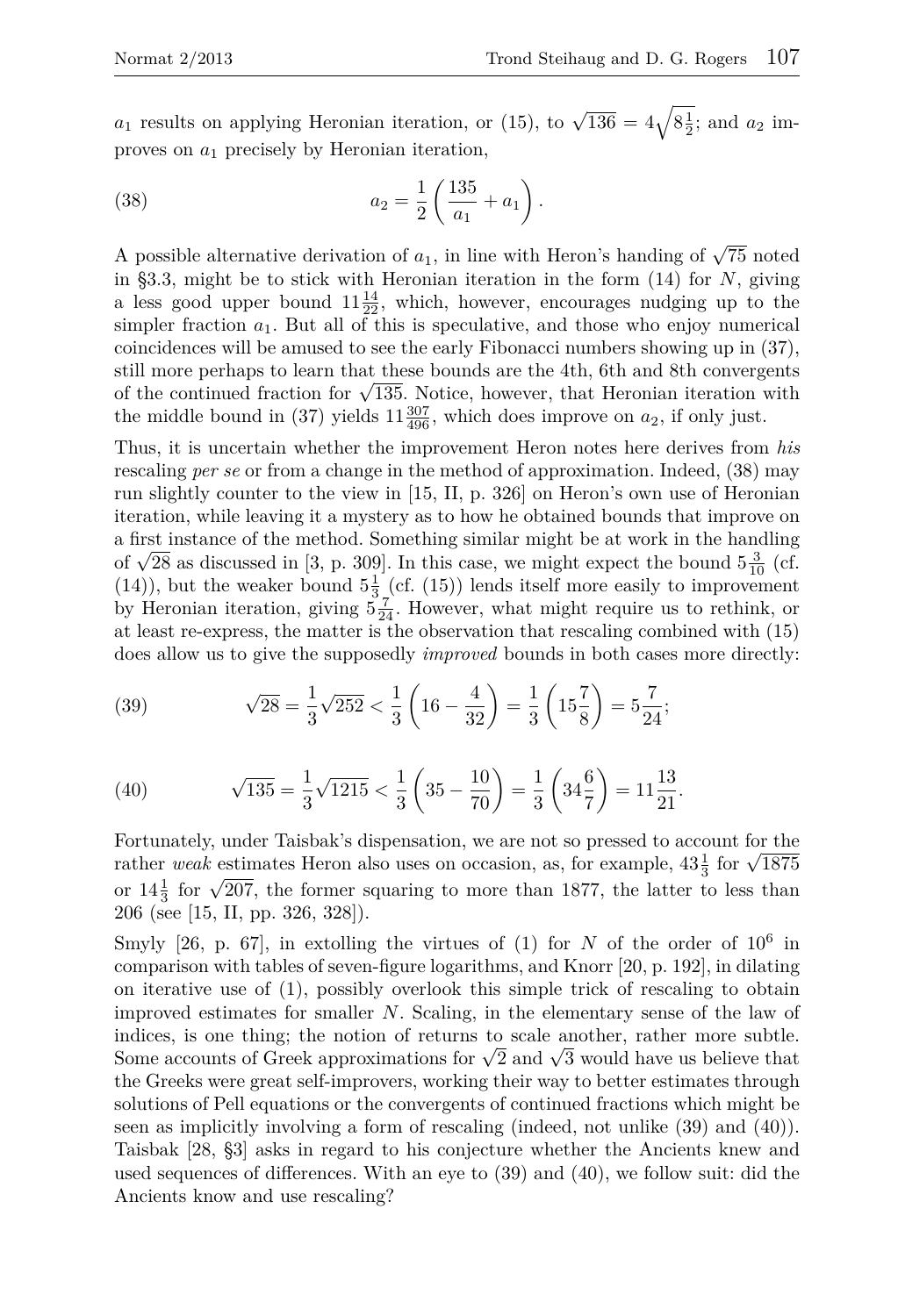## **6 A last reckoning**

Numerical corroboration, of course, might not be to everyone's taste. Bartel Leendert van der Waerden (1903–1996), for one, in the original Dutch edition of *Ontwakende Wetenschap* (*Science Awakening*) [32, p. 306], in 1950, places Heron in heavily weighted scales.

*Laten we blij zijn, dat we de meesterwerken van Archimedes en Apollonios hebben, en niet treuren om het verlies van talloze rekenboekjes à la Heron.*

*[Let us rejoice in the masterworks of Archimedes and of Apollonius and not mourn the loss of numberless little accounting books after the manner of Heron.]*

The translation in English in 1954 is less pointed, but, recalling Heron's own mathematical outlook as expressed in the preface to *Metrica*, it is likely that he could at least hold his own (cf. [10]).

## **Litteratur**

- [1] Anonymous Reviewer, Shipwrecks of the Alceste and the Medusa, *The Edinburgh Review, Or Critical Journal*, **30** (1818), 388–408.
- [2] O. Becker, *Das matematische Denken der Antike* (Vanderhoeck & Ruprecht, Göttigen, 1957; 2nd ed., 1966).
- [3] E. M. Bruins, *Codex Constantinopolitanus Palatii Veteris No. 1, Pt. 3: Translation and Commentary* (Brill, Leiden, 1964).
- [4] S. Cuomo, *Pappus of Alexandria and the Mathematics of Late Antiquity* (Cambridge University Press, Cambridge, 2007).
- [5] E. L. W. M. Curtze, Quadrat- und Kubikwurzeln bei din Griechen nach Herons neu aufgefundenen *Metrica*, *Z. für Math. und Physik*. **42** (1897) Hist.-lit. Abth., 113–120.
- [6] G. Deslauriers and S. Dubuc, Le calcul de la racine cubique selon Héron, *Elemente der Mathematik*, **51** (1996), 28–34.
- [7] W. C. Eells, Greek methods of solving quadratic equations, *Amer. Math. Monthly*, **18** (1911), 3–14.
- [8] G. H. Eneström, Note upon the history of the rules of convergence in the eighteenth century, *Bull. New York Math. Soc.*, **3** (1894), 186–187.
- [9] G. H. Eneström, Kleine Bemerkungen zur letzten Auflage von Cantors "*Vorlesungen über Geschichte der Mathematik*, *I* 3 ; 374. *Bibliotheca Math., 3rd. ser.*, **8** (1907–1908), 412–413.
- [10] J. Feke, Meta-mathematical rhetoric: Hero and Ptolemy against the philosophers, *Historia Math.*, **41** (2014), 261–276.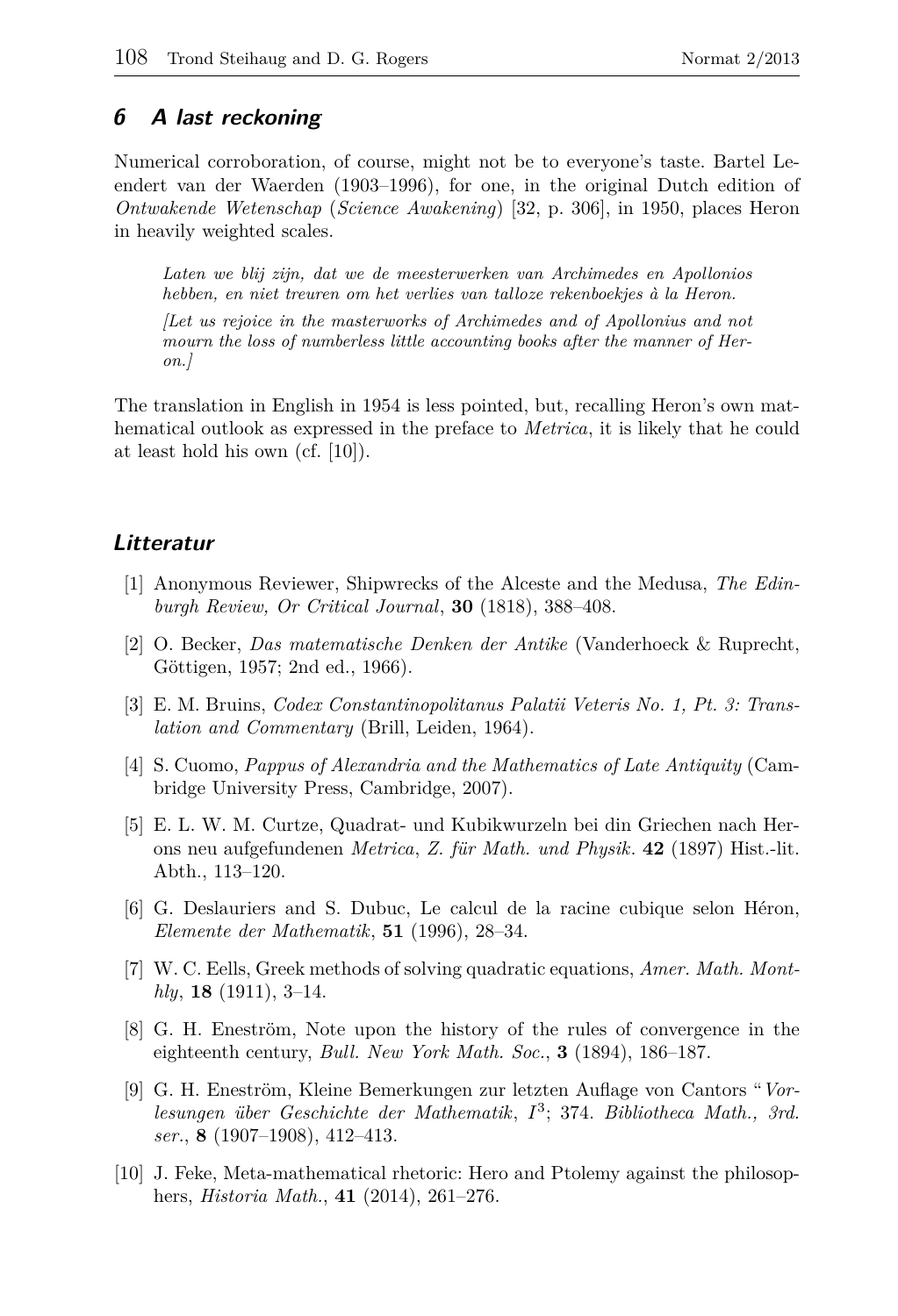- [11] H. G. Flegg, *Numbers: Their History and Meaning* (Schocken Books, New York, NY, 1983; reissued Dover, Mineola, NY, 2002; 2013).
- [12] J. Gow, *A Short History of Greek Mathematics* (Cambridge University Press, Cambridge, 1884).
- [13] K.-G. Hagström, Gustaf Eneström, *Nordisk Matematisk Tidskrift*, **1** (1953), 145–155.
- [14] T. L. Heath, *The Works of Archimedes, edited in modern notation with introductory chapters. With a supplement, The Method of Archimedes, recently discovered by Heiberg* (Cambridge University Press, Cambridge, 1897; 2nd ed., with supplement, 1912; reprt., Dover Pub., New York, NY, 1953)
- [15] T. L. Heath, *A History of Greek Mathematics* (Clarendon Press, Oxford, 1921).
- [16] T. L. Heath, *A Manual of Greek Mathematics* (Oxford University Press, Oxford, 1931).
- [17] A. Heeffer, Was Uncle Tom right that quadratic problems can't be solved with the rule of false position? *Mathematical Intelligencer*, **36** (2014), No. 3, 65–69.
- [18] A. Holme, *Geometry: Our Cultural Heritage* (Springer, New York, NY, 2010).
- [19] B. Hughes, ed., *Fibonacci's* De Practica Geometrie (Springer, New York, NY, 2008).
- [20] W. R. Knorr, *The Ancient Tradition of Geometric Problems* (Birkhäuser, Boston, MA, 1986).
- [21] W. R. Knorr, *Textual Studies in Ancient and Medieval Geometry* (Birkhäuser, Boston, MA, 1989).
- [22] H. L'Huillier, Concerning the method employed by Nicolas Chuquet for the extraction of cube roots, *in* C. Hay, ed., Mathematics from Manuscript to Print (Clarendon Press, Oxford, 1988), pp. 89–95.
- [23] R. Pendlebury, On a method of finding two mean proportionals, *Messenger of Mathematics, ser., 2* , **2** (1873), 166-169.
- [24] H. Schöne, ed., *Heronis Alexandrini Opera Quae Supersunt Omnia, III* (B. G. Teubner, Leipzig, 1903).
- [25] D. E. Smith, *History of Mathematics, Vol. 2* (Ginn, Boston, MA, 1925; rev. ed. reprt., Dover Pub., New York, NY, 1958).
- [26] J. G. Smyly, Heron's formula for cube root, *Hermathena*, **19** (1920), No. 42, 64–67.
- [27] J. G. Smyly, Some examples of Greek arithmetics, *Hermathena*, **19** (1920), No. 42, 105–114.
- [28] C. M. Taisbak, Cube roots of integers. A conjecture about Heron's method in *Metrika III.20* , *Historia Math.*, **41** (2014), 103–104.